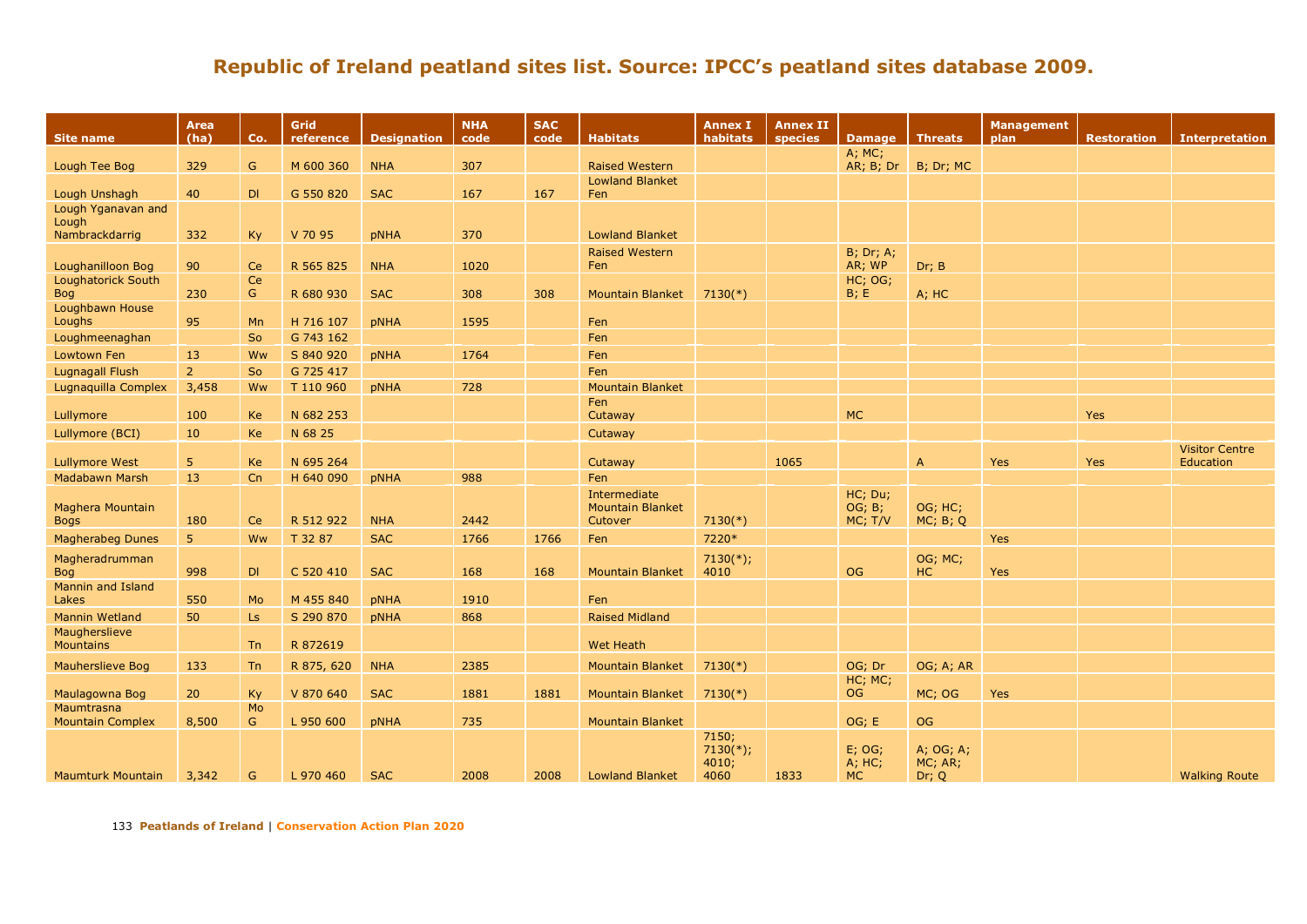| Site name                                 | Area<br>(ha)    | Co.             | Grid<br>reference | <b>Designation</b>        | <b>NHA</b><br>code | <b>SAC</b><br>code | <b>Habitats</b>                                                                    | <b>Annex I</b><br>habitats   | <b>Annex II</b><br><b>species</b> | <b>Damage</b>                      | <b>Threats</b>       | <b>Management</b><br>plan | <b>Restoration</b> | <b>Interpretation</b> |
|-------------------------------------------|-----------------|-----------------|-------------------|---------------------------|--------------------|--------------------|------------------------------------------------------------------------------------|------------------------------|-----------------------------------|------------------------------------|----------------------|---------------------------|--------------------|-----------------------|
|                                           |                 |                 |                   |                           |                    |                    |                                                                                    |                              |                                   |                                    | A; Dr;               |                           |                    |                       |
|                                           |                 |                 |                   |                           |                    |                    |                                                                                    |                              |                                   | Dr; MC;                            | MC; HC;<br>B.        |                           |                    |                       |
| Meenagarranroe Bog                        | 130             | DI              | H 095, 895        | <b>NHA</b>                | 2437               |                    | <b>Lowland Blanket</b>                                                             |                              |                                   | HC                                 | OG; Dr;              |                           |                    |                       |
| Meenaguse /<br>Ardbane Bog                | 125             | DI              | G 900 850         | <b>SAC</b>                | 172                | 172                | <b>Lowland Blanket</b>                                                             | $7130(*)$                    |                                   | OG; MC                             | A; MC                |                           |                    |                       |
|                                           |                 |                 |                   |                           |                    |                    |                                                                                    |                              |                                   | <b>Rd</b> ; OG;                    |                      |                           |                    |                       |
| Meenaguse Scragh                          | 666             | DI              | G 920 910         | <b>SAC</b>                | 1880               | 1880               | <b>Lowland Blanket</b>                                                             | 4010                         |                                   | E.                                 | <b>OG</b>            | <b>Yes</b>                |                    |                       |
| Meenmore West Bog                         | 327             | DI              | B 890, 035        | <b>NHA</b>                | 2453               |                    | <b>Lowland Blanket</b><br><b>Mountain Blanket</b><br><b>Wet Heath</b><br>Dry Heath | $7130(*)$                    |                                   | HC; Dr;<br>B.                      |                      |                           |                    |                       |
| Meentygrannagh<br><b>Bog</b>              | 63              | DI              | C 022 058         | <b>SAC</b>                | 173                | 173                | <b>Lowland Blanket</b>                                                             | $7130(*)$ ;<br>7230;<br>7140 |                                   | OG; MC;<br>HC; Dr;<br>$\mathsf{A}$ | A; OG; Dr            |                           |                    |                       |
| Meenybraddan Bog                          | 32 <sub>2</sub> | DI              | G 800 850         | pNHA                      | 1177               |                    | <b>Lowland Blanket</b>                                                             |                              |                                   | HC; OG                             |                      |                           |                    |                       |
| Meharth Lough                             | 5               | So              | G 750 197         | pNHA                      | 1900               |                    | Fen                                                                                |                              |                                   |                                    | AR; Dr;<br><b>OG</b> |                           |                    |                       |
| <b>Meneen Bog</b>                         | 126             | G               | M 900 120         | <b>NHA</b>                | 310                |                    | <b>Raised Midland</b>                                                              |                              |                                   | MC; A;<br>Dr; B                    | <b>MC</b>            |                           |                    |                       |
| <b>Milltown Lakes</b>                     | 120             | Lk              | R 375 540         |                           |                    |                    | Fen                                                                                |                              |                                   |                                    |                      |                           |                    |                       |
|                                           |                 |                 |                   |                           |                    |                    |                                                                                    |                              |                                   | MC; A;                             | IS; MC;              |                           |                    |                       |
| <b>Milltownpass Bog</b>                   | 391             | Wh              | N 500 450         | <b>NHA</b>                | 2323               |                    | <b>Raised Midland</b>                                                              |                              |                                   | AR; Dr                             | Dr                   |                           |                    |                       |
| Moanavan / Yellow                         |                 |                 |                   |                           |                    |                    |                                                                                    |                              |                                   |                                    |                      |                           |                    |                       |
| <b>Bog</b>                                | 26              | Ls              | S 510 980         |                           |                    |                    | Raised Midland                                                                     | $7110*;$                     |                                   | MC; HC;                            |                      |                           |                    |                       |
| Moanveanlagh Bog                          | 218             | <b>Ky</b>       | R 045 350         | <b>SAC</b><br>pNHA        | 374                | 2351               | <b>Raised Western</b>                                                              | 7120;<br>7150                |                                   | Du; B;<br>Dr                       | MC; B;<br>IS; Dr     |                           |                    |                       |
| Mocorrha Lough                            | 39              | Mo              | M 231 548         | <b>SAC</b><br>pNHA        | 1536               | 1536               | Fen                                                                                | 7210*                        |                                   |                                    |                      |                           |                    |                       |
| <b>Molerick Bog</b>                       | 60              | Mh              | N 670 470         | <b>NHA</b>                | 1582               |                    | <b>Raised Midland</b>                                                              |                              |                                   | <b>B</b> ; MC;<br>Dr; AR           | B; Dr<br><b>MC</b>   |                           |                    |                       |
| Monaincha Bog /<br><b>Ballaghmore Bog</b> | 250             | Ls<br><b>Tn</b> | S 190 880         | <b>NHA</b>                | 652                |                    | <b>Raised Midland</b>                                                              |                              |                                   | Dr; MC;<br><b>B</b> ; A; AR        | IS; MC;<br>B; Dr     |                           |                    |                       |
|                                           |                 |                 |                   |                           |                    |                    |                                                                                    | 3180*;<br>7220*;<br>5130;    | 1065;                             |                                    | AR; WP;              |                           |                    |                       |
| Moneen Mountain                           | 61              | Ce              | M 265 078         | <b>SAC</b><br><b>SAC</b>  | 54                 | 54                 | Fen                                                                                | 4060                         | 1303                              | AR; OG                             | <b>OG</b>            |                           |                    |                       |
| Moneybeg and<br><b>Clareisland Bogs</b>   | 217             | Wh<br>Mh<br>Cn  | N 452 815         | pNHA                      | 987                | 2340               | <b>Raised Midland</b><br>Cutover<br>Fen                                            | $7110*;$<br>7120;<br>7150    |                                   | HC; MC;<br>B; Dr;<br>WP; A         | MC; B;<br>Dr; A      |                           |                    |                       |
|                                           |                 |                 |                   |                           |                    |                    |                                                                                    | $7110*;$<br>7120;            |                                   |                                    |                      |                           |                    |                       |
| <b>Mongan Bog</b>                         | 208             | Oy              | N 030 306         | <b>SAC</b>                | 580                | 580                | <b>Raised Midland</b>                                                              | 7150                         |                                   | MC; Dr                             | Dr; MC; Q            | Yes                       | Yes                |                       |
| Monivea Bog                               | 287             | G               | M 543 350         | <b>SAC</b><br><b>pNHA</b> | 311                | 2352               | <b>Raised Western</b><br>Cutover                                                   | $7110*;$<br>7120;<br>7150    |                                   | MC; Dr;<br>$B$ ; HC                | MC; B; Dr            |                           |                    |                       |
| Monroe fen                                | 60              | Wh              | N 370 575         |                           |                    |                    | Fen                                                                                |                              |                                   |                                    | AR; Dr               |                           |                    |                       |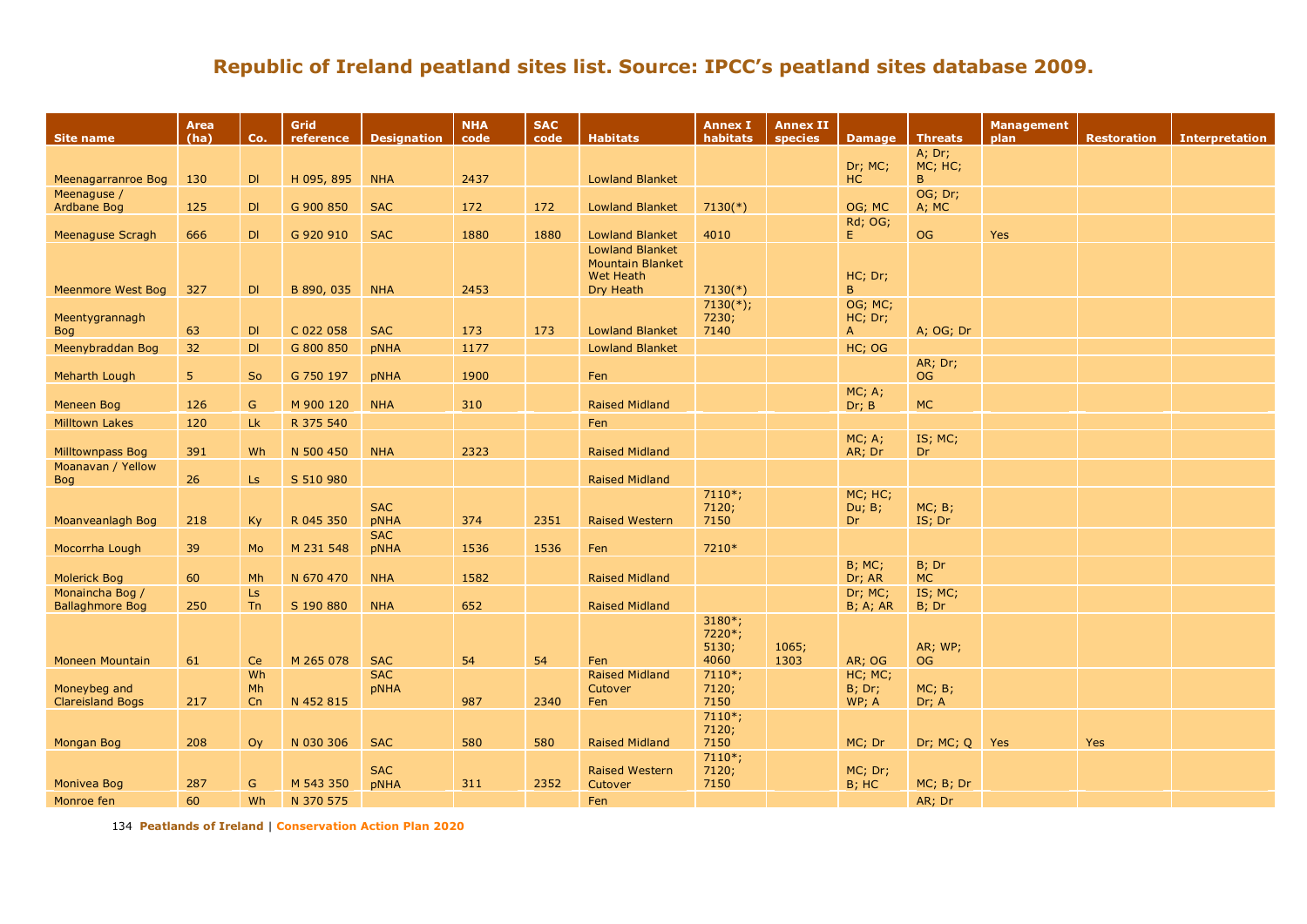| Site name                       | Area<br>(ha)   | Co.            | Grid<br>reference | <b>Designation</b> | <b>NHA</b><br>code | <b>SAC</b><br>code | <b>Habitats</b>                                             | <b>Annex I</b><br>habitats            | <b>Annex II</b><br>species | <b>Damage</b>                                     | <b>Threats</b>                             | <b>Management</b><br>plan | <b>Restoration</b> | <b>Interpretation</b> |
|---------------------------------|----------------|----------------|-------------------|--------------------|--------------------|--------------------|-------------------------------------------------------------|---------------------------------------|----------------------------|---------------------------------------------------|--------------------------------------------|---------------------------|--------------------|-----------------------|
|                                 |                |                |                   |                    |                    |                    |                                                             |                                       |                            | HC; MC;                                           |                                            |                           |                    |                       |
| Moorfield Bog / Farm<br>Cottage | 69             | G<br><b>Rn</b> | M 645 740         | <b>NHA</b>         | 221                |                    | <b>Raised Western</b>                                       |                                       |                            | A; AR;<br>Dr; B                                   | HC; MC;<br>B; Dr                           |                           |                    |                       |
|                                 |                |                |                   |                    |                    |                    | <b>Raised Western</b>                                       |                                       |                            | Du; B;                                            |                                            |                           |                    |                       |
| Moorfield Bog                   | 87             | G              | M 850 170         | <b>NHA</b>         | 1303               |                    | Cutover                                                     |                                       |                            | Dr; AR                                            |                                            |                           |                    |                       |
| Morgans Lough                   | 5              | Mn             | H 502 279         |                    |                    |                    | Fen                                                         |                                       |                            | Dr; WP                                            | Dr; WP                                     |                           |                    |                       |
| Mornane Lough                   | 8              | Lk             | R 384 523         |                    |                    |                    | Fen                                                         |                                       |                            |                                                   | Dr                                         |                           |                    |                       |
| <b>Mouds Bog</b>                | 550            | Ke             | N 780 180         | <b>SAC</b><br>pNHA | 395                | 2331               | <b>Raised Midland</b><br>Cutover                            | $7110*;$<br>7120;<br>7150             |                            | <b>B</b> ; HC;<br>MC; Dr;<br>Du; MP;<br><b>AR</b> | $B$ ; MC;<br>IS; Dr                        |                           |                    |                       |
|                                 |                |                |                   |                    |                    |                    |                                                             | $7130(*)$ ;                           |                            |                                                   |                                            |                           |                    |                       |
| <b>Mount Brandon</b>            | 3080           | Ky             | Q 460 110         | <b>SAC</b>         | 375                | 375                | <b>Mountain Blanket</b><br>Fen                              | 4010;<br>4060                         |                            | OG; A;<br>Dr; MC                                  | OG; A;<br>Dr; MC                           |                           |                    | <b>Walking Route</b>  |
| <b>Mount Dalton Lough</b>       | 20             | Wh             | N 318 517         |                    |                    |                    | Fen                                                         |                                       |                            |                                                   | Dr                                         |                           |                    |                       |
|                                 |                | Ky             |                   |                    |                    |                    |                                                             |                                       |                            | MC; B;                                            | OG; MC;                                    |                           |                    |                       |
| Mount Eagle Bogs                | 449            | Ck             | R 093 104         | <b>NHA</b>         | 2449               |                    | <b>Mountain Blanket</b>                                     | $7110*;$                              |                            | Dr; A<br>A; HC;                                   | Dr; B                                      |                           |                    |                       |
|                                 |                | Mh             |                   | <b>SAC</b>         |                    |                    | <b>Raised Midland</b>                                       | 7120;                                 |                            | MC; Dr;                                           | <b>B</b> ; Dr;                             |                           |                    |                       |
| Mount Hevey Bog                 | 190            | Wh             | N 630 480         | <b>pNHA</b>        | 1584               | 2342               | Cutover                                                     | 7150                                  |                            | B; AR                                             | MC; AR; A                                  | Yes                       | Yes                |                       |
| Mount Jessop Bog                | 90             | Ld             | N 127 700         | <b>NHA</b>         | 1450               |                    | <b>Raised Midland</b>                                       |                                       |                            | A; B; Dr;<br>AR; MC                               | A; HC;<br><b>Rd</b> ; <b>B</b> ;<br>Dr; MC |                           |                    |                       |
|                                 |                |                |                   |                    |                    |                    | <b>Raised Western</b>                                       |                                       |                            |                                                   |                                            |                           |                    |                       |
| Mountallen                      | 10             | <b>Rn</b>      | G 953 136         |                    |                    |                    | Cutover                                                     |                                       |                            | HC; Dr                                            |                                            | <b>Yes</b>                | Yes                |                       |
| <b>Moyclare Bog</b>             | 130            | Oy             | N 080 240         | <b>SAC</b>         | 581                | 581                | <b>Raised Midland</b>                                       | $7110*;$<br>7120;<br>7150             |                            | MC; Dr                                            | <b>B</b> ; Dr; IS;<br><b>MC</b>            | Yes                       | Yes                |                       |
|                                 |                |                |                   |                    |                    |                    | Fen                                                         |                                       |                            |                                                   |                                            |                           |                    |                       |
| <b>Moycullen Bogs</b>           | 3202           | ${\mathsf G}$  | M 205, 280        | <b>NHA</b>         | 2364               |                    | <b>Lowland Blanket</b><br>Wet Heath<br>Dry Heath<br>Cutover | $7130(*)$                             |                            | HC; MC;<br>OG; B; A                               | OG; HC;<br>MC; B; A;<br>WF                 |                           |                    |                       |
| <b>Moyree River</b>             |                |                |                   |                    |                    |                    |                                                             |                                       |                            |                                                   | AR; A;                                     |                           |                    |                       |
| System                          | 374            | Ce             | R 38 90           | <b>SAC</b>         | 57                 | 57                 | Fen<br><b>Lowland Blanket</b>                               | 7230                                  | 1355                       | $\mathsf{A}$<br>Dr; B; A;                         | OG; WP                                     |                           |                    |                       |
| Moyreen Bog                     | 21             | <b>Lk</b>      | R 198 429         | <b>NHA</b>         | 2361               |                    | Cutover                                                     | $7130(*)$                             |                            | HC                                                | $\overline{A}$                             |                           |                    |                       |
| Muckalee                        | $\overline{3}$ | <b>Kk</b>      | S 553 690         |                    |                    |                    | Fen                                                         |                                       |                            |                                                   | AR                                         |                           |                    |                       |
| <b>Muckish Mountain</b>         | 1405           | DI             | C 00 28           | <b>SAC</b>         | 1179               | 1179               | <b>Mountain Blanket</b>                                     | $7130(*)$ ;<br>4030;<br>4010;<br>4060 |                            | Dr; MC                                            | OG; MC;<br>Dr                              | Yes                       |                    |                       |
| Muckno Lake                     | 36             | Mn             | H 840 190         | pNHA               | 563                |                    | Fen                                                         |                                       |                            |                                                   |                                            |                           |                    |                       |
| Mullaghanish Bog                | 70             | Ky<br>Ck       | W 220 820         | <b>SAC</b>         | 1890               | 1890               | Mountain Blanket 7130(*)                                    |                                       |                            |                                                   |                                            |                           |                    |                       |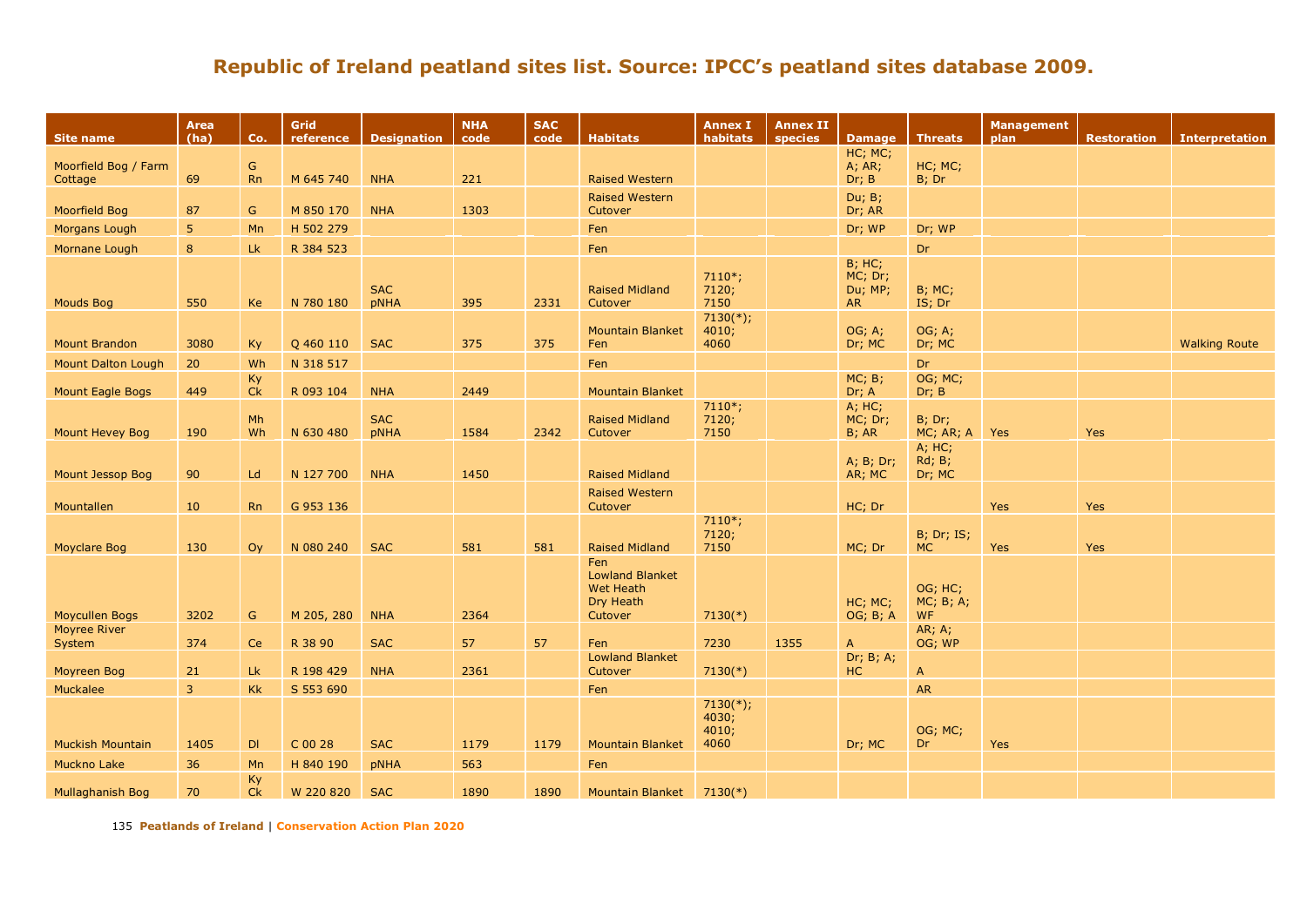| Site name                                | Area<br>(ha)   | Co.       | Grid<br>reference | <b>Designation</b> | <b>NHA</b><br>code | <b>SAC</b><br>code | <b>Habitats</b>                                   | <b>Annex I</b><br>habitats                                                  | <b>Annex II</b><br>species | <b>Damage</b>                      | Threats                                  | <b>Management</b><br>plan | <b>Restoration</b> | <b>Interpretation</b> |
|------------------------------------------|----------------|-----------|-------------------|--------------------|--------------------|--------------------|---------------------------------------------------|-----------------------------------------------------------------------------|----------------------------|------------------------------------|------------------------------------------|---------------------------|--------------------|-----------------------|
| Mullaghmore Lake                         |                |           |                   |                    |                    |                    |                                                   |                                                                             |                            |                                    |                                          |                           |                    |                       |
| (South)                                  | 20             | Mn        | H 645 380         | pNHA               | 1785               |                    | Fen                                               |                                                                             |                            |                                    |                                          |                           |                    |                       |
| Mullaglassan Lough                       | 6              | Mn        | H 573 327         | pNHA               | 1837               |                    | Fen                                               |                                                                             |                            |                                    | <b>OG</b>                                |                           |                    |                       |
| Mullet / Blacksod                        |                |           |                   |                    |                    |                    |                                                   |                                                                             |                            |                                    |                                          |                           |                    |                       |
| <b>Bay Complex</b>                       | 444            | Mo        | F 665 340         | <b>SAC</b>         | 470                | 470                | Fen                                               | 7230                                                                        | 1355                       | OG                                 | OG                                       |                           |                    |                       |
| Mullygollan Turlough<br>Fen              | 1              | <b>Rn</b> | M 80 79           | <b>SAC</b>         | 612                | 612                | Fen                                               |                                                                             |                            | AR; OG                             | AR; WP                                   |                           |                    |                       |
| Mweelrea / Sheeffry                      |                |           |                   |                    |                    |                    | <b>Lowland Blanket</b>                            | 7150;<br>$7130(*)$ ;<br>7230;<br>7140;<br>7220*;<br>4030;<br>5130;<br>4010; | 1355;                      | $E$ ; OG;<br>A; B;<br>MC; Dr;      | HC; OG;<br><b>B</b> ; Dr;                |                           |                    |                       |
| / Eriff Complex                          | 6,286          | Mo        | L 990 690         | <b>SAC</b>         | 1932               | 1932               | Fen                                               | 4060                                                                        | 1833                       | HC                                 | AR; A; MC                                | Yes                       | Yes                | <b>Walking Route</b>  |
| Nafferty Fen                             | $\overline{3}$ | Mn        | H 837038          | pNHA               | 2077               |                    | Fen                                               |                                                                             |                            |                                    | IS.                                      |                           |                    |                       |
| <b>Newpark Marsh</b>                     | 10             | Kk        | S 512 575         | pNHA               | 845                |                    | Fen                                               |                                                                             |                            | <b>Du</b>                          |                                          |                           |                    |                       |
| <b>Newport River</b>                     |                | Mo        |                   | <b>SAC</b>         | 2144               | 2144               | <b>Lowland Blanket</b><br><b>Wet Heath</b>        | $7130(*)$ ;<br>4010                                                         |                            |                                    |                                          |                           |                    |                       |
| <b>Newtown Fens</b>                      | 110            | Mh        | N 910 860         | pNHA               | 1587               |                    | Fen                                               |                                                                             |                            |                                    |                                          |                           |                    |                       |
| <b>Newtown Marsh</b>                     | 60             | Ww        | N 923 051         | pNHA               | 1759               |                    | Fen                                               |                                                                             |                            |                                    |                                          |                           |                    |                       |
| Newtowndonore                            | 50             | Ke        | N 800 233         |                    |                    |                    | <b>Raised Midland</b>                             | 7120                                                                        |                            | Dr; MC;<br>$\mathsf{B}$            |                                          |                           |                    |                       |
| Nore Valley Bogs                         | 270            | Tn        | S 170 850         | <b>NHA</b>         | 1853               |                    | <b>Raised Midland</b>                             |                                                                             |                            | Dr; MC;<br>B; A                    | IS; MC;<br>B; Dr                         |                           |                    | <b>Walking Route</b>  |
| Nure Bog                                 | 68             | Wh        | N 365 445         | <b>NHA</b>         | 1725               |                    | <b>Raised Midland</b>                             |                                                                             |                            | Dr; MP;<br>MC; A;<br><b>AR</b>     | MP; MC                                   |                           |                    |                       |
|                                          |                | Mo        |                   |                    |                    |                    | <b>Lowland Blanket</b>                            |                                                                             |                            |                                    |                                          |                           |                    |                       |
| O'Boyle's Bog<br><b>Oakpark</b>          | 350<br>18      | <b>Cw</b> | S 740 800         | <b>pNHA</b>        | 810                |                    | Cutaway<br>Fen                                    |                                                                             |                            |                                    |                                          |                           | Yes                |                       |
| Oghambaun                                |                |           |                   |                    |                    |                    |                                                   |                                                                             |                            |                                    |                                          |                           |                    |                       |
| <b>Turlough Fen</b>                      |                | So        | G 536 115         |                    |                    |                    | Fen                                               |                                                                             |                            |                                    |                                          |                           |                    |                       |
| <b>Oughterard District</b><br><b>Bog</b> | 1692           | G         | M 120, 380        | <b>NHA</b>         | 2431               |                    | <b>Lowland Blanket</b><br><b>Mountain Blanket</b> | $7130(*)$                                                                   |                            | MC; Dr;<br><b>B</b> ; OG;<br>A; AR | OG; B;<br>Dr; MC                         |                           |                    | <b>Walking Route</b>  |
| Owendoo &                                |                |           |                   |                    |                    |                    |                                                   |                                                                             |                            |                                    |                                          |                           |                    |                       |
| <b>Cloghervaddy Bogs</b>                 | 1290           | DI        | G 990 920         | <b>SAC</b>         | 2046               | 2046               | <b>Mountain Blanket</b>                           |                                                                             |                            | E.                                 | OG                                       |                           |                    |                       |
| Owenduff / Nephin<br>Complex             | 14,624         | Mo        | F 860 070         | <b>SAC</b>         | 534                | 534                | <b>Lowland Blanket</b>                            | $7130(*)$ ;<br>7140;<br>5130;<br>4010;<br>4060                              | 1355                       | OG; MC;<br>A; HC;<br>AR; E; B      | OG; HC;<br>Dr; B;<br>MC; A;<br><b>WF</b> | Yes                       | Yes                | <b>Walking Route</b>  |
| Oweninny Bogs,                           |                |           |                   |                    |                    |                    | Fen                                               |                                                                             |                            |                                    |                                          |                           |                    |                       |
| Bellacorick, Bangor                      | 6,000          | Mo        |                   |                    |                    |                    | Cutaway                                           |                                                                             |                            | <b>MC</b>                          |                                          |                           | Yes                |                       |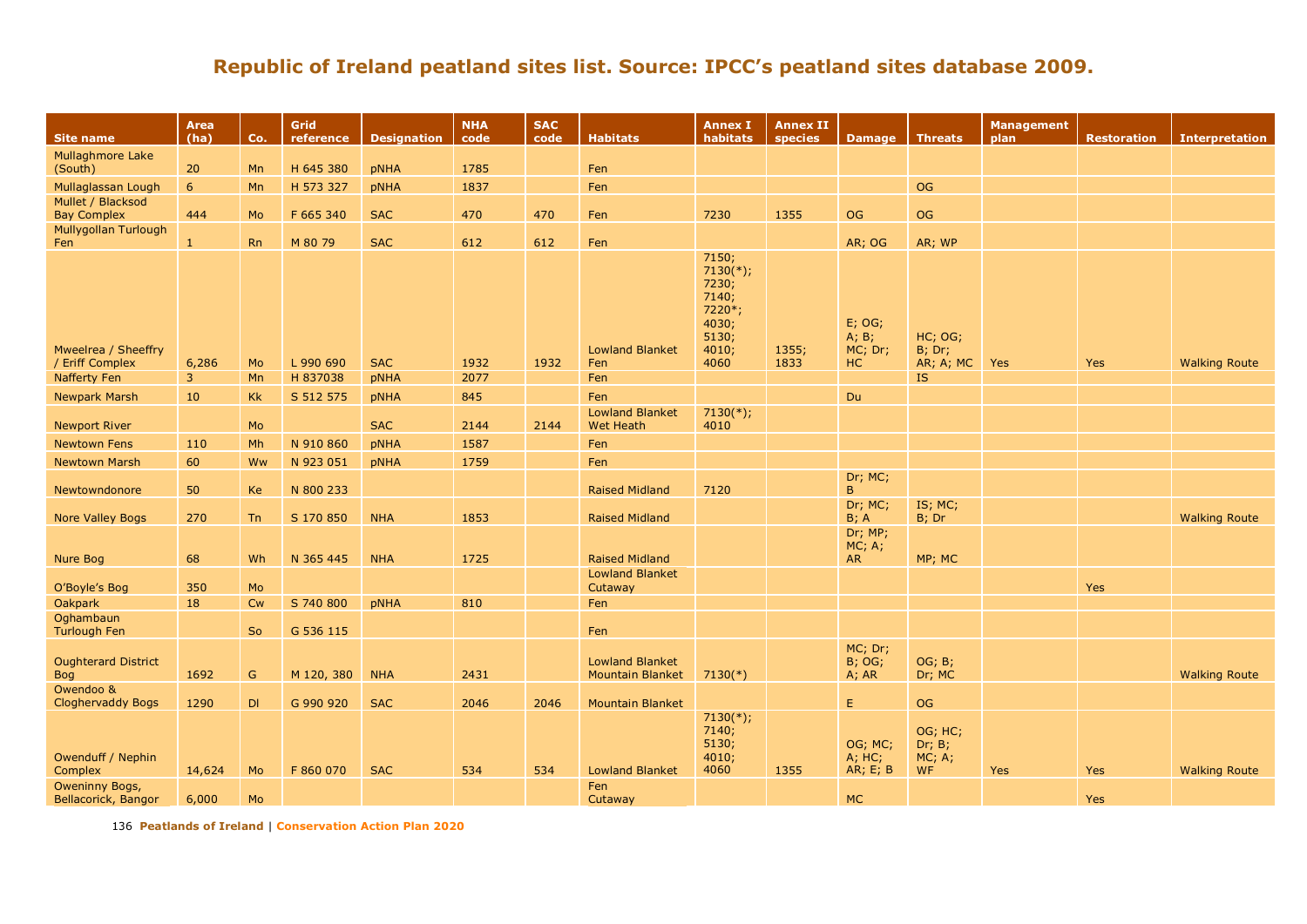| Site name                               | <b>Area</b><br>(ha) | Co.          | Grid<br>reference | <b>Designation</b> | <b>NHA</b><br>code | <b>SAC</b><br>code | <b>Habitats</b>                                                       | <b>Annex I</b><br>habitats | <b>Annex II</b><br>species      | <b>Damage</b>                   | <b>Threats</b>             | <b>Management</b><br>plan | <b>Restoration</b> | <b>Interpretation</b>                                                |
|-----------------------------------------|---------------------|--------------|-------------------|--------------------|--------------------|--------------------|-----------------------------------------------------------------------|----------------------------|---------------------------------|---------------------------------|----------------------------|---------------------------|--------------------|----------------------------------------------------------------------|
|                                         |                     |              |                   |                    |                    |                    |                                                                       | 7150;                      |                                 | OG; E;<br>Du; M;                |                            |                           |                    |                                                                      |
| Ox Mountains Bog                        | 7,604               | So           | G 480 230         | <b>SAC</b>         | 2006               | 2006               | <b>Mountain Blanket</b><br><b>Lowland Blanket</b>                     | $7130(*)$ ;<br>4010        | 1013                            | $B$ ; Dr; A;<br>T/V             | OG; MC;<br>A; WF           | Yes                       | Yes                | <b>Walking Route</b>                                                 |
| <b>Oysterman's Marsh</b>                | 398                 | <b>Ce</b>    | R 415 850         | <b>NHA</b>         | 2439               |                    | <b>Lowland Blanket</b><br>Cutover                                     | $7130(*)$                  |                                 | HC; B                           | A; OG; B                   |                           |                    |                                                                      |
| Pettigo Plateau /<br>Dunragh Loughs     | 1286                | DI           | H 020 740         | <b>SAC</b>         | 1125               | 1125               | <b>Lowland Blanket</b><br><b>Mountain Blanket</b><br><b>Wet Heath</b> | $7130(*)$ ;<br>4010        |                                 | HC; OG;<br>A                    | $A$ ; WF                   | <b>Yes</b>                |                    |                                                                      |
| <b>Philipston Marsh</b>                 | $\overline{4}$      | <b>Ts</b>    | R 890 460         | <b>SAC</b>         | 1847               | 1847               | Fen                                                                   | 7230;<br>7140              |                                 |                                 |                            |                           |                    |                                                                      |
| <b>Pickardstown Fen</b>                 | $\overline{3}$      | Wd           | S 591 038         |                    |                    |                    | Fen                                                                   |                            |                                 | <b>Du</b>                       |                            |                           |                    |                                                                      |
| Pigeonstown                             | $\overline{2}$      | Oy           | N 216 068         |                    |                    |                    | Fen                                                                   |                            |                                 |                                 |                            |                           |                    |                                                                      |
| Pollacappul Bog                         |                     | $\mathsf{G}$ | M 524 486         |                    |                    |                    | <b>Raised Western</b>                                                 |                            |                                 | Dr; MC                          | MC; Dr                     |                           |                    |                                                                      |
|                                         |                     |              |                   |                    |                    |                    | <b>Lowland Blanket</b>                                                |                            |                                 |                                 |                            |                           |                    |                                                                      |
| Pollagoona Bog                          | 16                  | Ce           | R 640 959         | <b>SAC</b>         | 2126               | 2126               | Fen                                                                   | $7130(*)$                  |                                 | $\mathsf{A}$                    | A; Dr                      | <b>Yes</b>                | Yes                |                                                                      |
| <b>Pollardstown Fen</b>                 | 235                 | <b>Ke</b>    | N 765 160         | <b>SAC</b>         | 396                | 396                | Fen                                                                   | 7210*;<br>7230;<br>7220*   | 1013;<br>1014;<br>1016;<br>1065 | Dr; AR;<br><b>Rd</b>            | Dr; Rd                     |                           |                    | Interpretation<br><b>Board</b><br>Bird Hide(s)<br><b>Board Walks</b> |
| Pollatomish Bog                         | 1000                | Mo           | F 840 340         | <b>NHA</b>         | 1548               |                    | <b>Lowland Blanket</b>                                                |                            |                                 | <b>B</b> ; HC;<br>OG; MC;<br>Dr | OG; B; A;<br>HC; MC;<br>Dr |                           |                    |                                                                      |
| Pollnagarragh Pools                     | 5                   | $\mathsf{G}$ | M 485 168         |                    |                    |                    | Fen                                                                   |                            |                                 |                                 |                            |                           |                    |                                                                      |
| Port Lough                              | 30                  | DI           | C 344 160         | pNHA               | 180                |                    | Fen                                                                   |                            |                                 |                                 | <b>Dr</b>                  |                           |                    |                                                                      |
| <b>Priestfield Lough</b>                | 30                  | Mn           | H 650 310         |                    |                    |                    | Fen                                                                   |                            |                                 |                                 |                            |                           |                    |                                                                      |
| Pulleen Harbour Bog                     | 57                  | Ck           | V 642 428         | <b>NHA</b>         | 2416               |                    | <b>Lowland Blanket</b>                                                |                            |                                 | <b>MC</b>                       | IS; OG                     |                           |                    |                                                                      |
| <b>Punchbowl Lough</b>                  | $\overline{4}$      | So           | G 674 313         |                    |                    |                    | Fen                                                                   |                            |                                 |                                 |                            |                           |                    |                                                                      |
| Quarryfield West<br><b>Turlough Fen</b> | -1                  | <b>So</b>    | G 591 104         | pNHA               | 1901               |                    | Fen                                                                   |                            |                                 | Dr; OG                          |                            |                           |                    |                                                                      |
| Rafinny Lough                           | 5                   | Mn           | H 620 262         | <b>pNHA</b>        | 1606               |                    | Fen                                                                   |                            |                                 | Du; AR                          | <b>OG</b>                  |                           |                    |                                                                      |
| Raford River Bog                        | 194                 | G            | M 640 282         | <b>NHA</b>         | 321                |                    | <b>Raised Western</b>                                                 |                            |                                 | A; AR; B;<br>Dr; MC             | A; MC;<br>HC; AR;<br>B; Dr |                           |                    |                                                                      |
| Raheenmore Bog                          | 182                 | Oy           | N 440 320         | <b>SAC</b>         | 582                | 582                | <b>Raised Midland</b>                                                 | $7110*;$<br>7120;<br>7150  |                                 | Dr; B;<br><b>MC</b>             | Dr; MC                     | Yes                       | Yes                |                                                                      |
| Raphoe                                  | 10                  | DI           | C 250 017         |                    |                    |                    | Fen                                                                   |                            |                                 |                                 | Dr; AR                     |                           |                    |                                                                      |
| Rathmore Bog                            | 75                  | Ke           | N 700 315         |                    |                    |                    | <b>Raised Midland</b>                                                 |                            |                                 | MC; Dr                          | MC; Dr                     |                           |                    |                                                                      |
| Rathowen Bog                            | 200                 | Wh           | N 330 670         | <b>NHA</b>         | 1812               |                    | <b>Raised Midland</b>                                                 |                            |                                 | MC; Dr;<br>Du; B; A             | MC; IS;<br>Dr; B; A        |                           |                    |                                                                      |
| <b>Reaghstown Marsh</b>                 | 30                  | Lh           | N 910 970         | pNHA               | 1828               |                    | Fen                                                                   |                            |                                 | <b>Dr</b>                       | Dr                         |                           |                    |                                                                      |
| Red Bog                                 | $\overline{4}$      | <b>Ke</b>    | N 976 170         | <b>SAC</b>         | 397                | 397                | Fen                                                                   | $7110*;$<br>7140           |                                 |                                 | Dr; AR;<br><b>WP</b>       |                           |                    |                                                                      |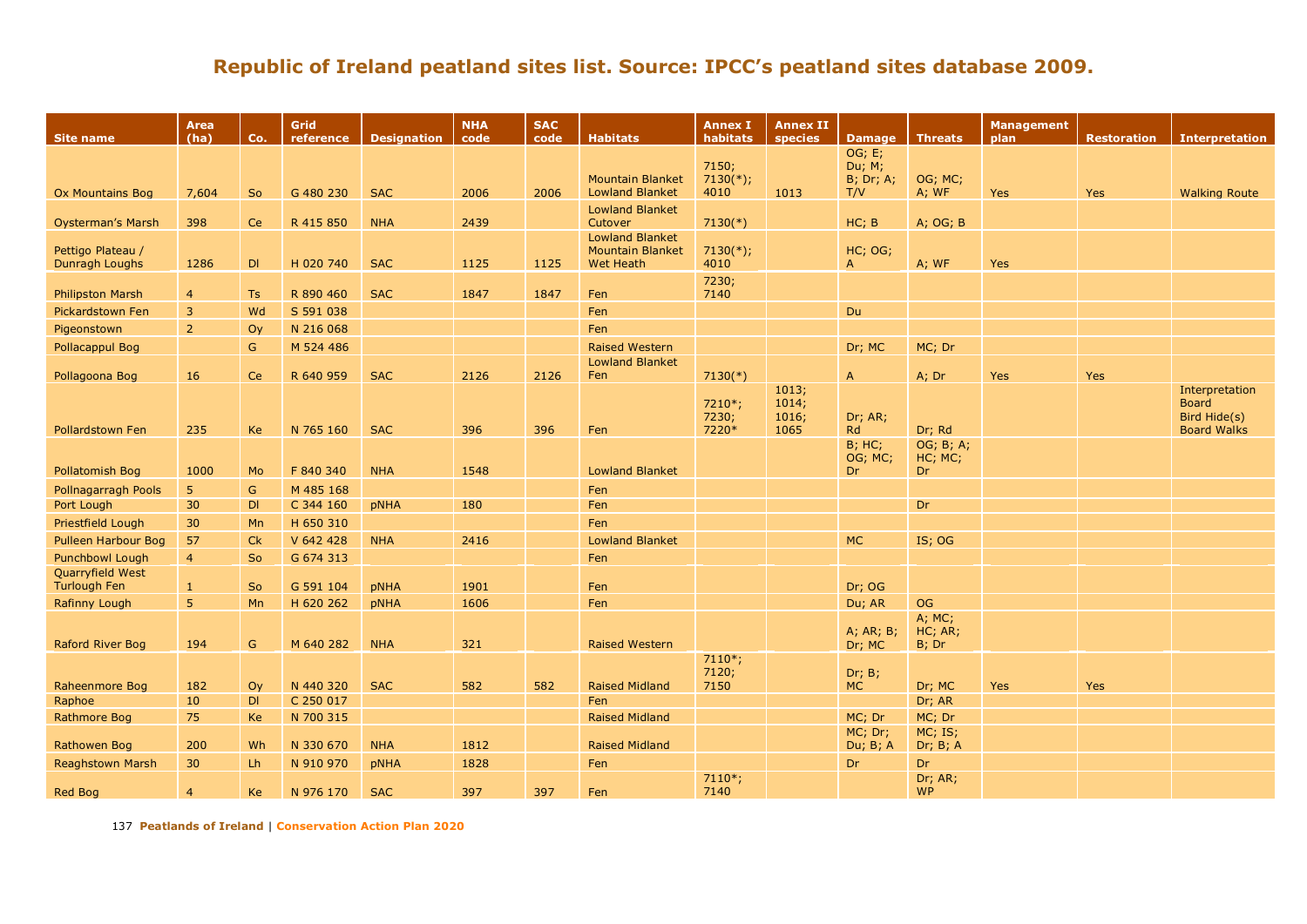| <b>Site name</b>                                                                   | Area<br>(ha)   | Co.                                                  | Grid<br>reference | <b>Designation</b> | <b>NHA</b><br>code | <b>SAC</b><br>code | <b>Habitats</b>                             | <b>Annex I</b><br>habitats | <b>Annex II</b><br>species               | Damage   Threats       |                             | <b>Management</b><br>plan | <b>Restoration</b> | <b>Interpretation</b> |
|------------------------------------------------------------------------------------|----------------|------------------------------------------------------|-------------------|--------------------|--------------------|--------------------|---------------------------------------------|----------------------------|------------------------------------------|------------------------|-----------------------------|---------------------------|--------------------|-----------------------|
| Red Bog, Dungarvin                                                                 | 15             | <b>Kk</b>                                            | S 610 490         | pNHA               | 846                |                    | Fen                                         |                            |                                          |                        |                             |                           |                    |                       |
| Redwood Bog                                                                        | 555            | <b>Tn</b>                                            | M 940 110         | <b>SAC</b><br>pNHA | 654                | 2353               | Cutover<br><b>Raised Western</b>            | $7110*;$<br>7120;<br>7150  |                                          | $B$ ; Dr;<br>HC; MC    | B; Dr; MC                   |                           |                    |                       |
| <b>Rinn River</b>                                                                  |                |                                                      |                   |                    |                    |                    |                                             |                            |                                          | MC; Dr;                |                             |                           |                    |                       |
| (Annaghcooleen)                                                                    | 85             | Ld                                                   | N 093 836         | <b>NHA</b>         | 691                |                    | <b>Raised Midland</b>                       |                            |                                          | B.                     | MC; Dr; B                   |                           |                    |                       |
| <b>River Barrow and</b><br><b>River Nore</b>                                       | 68             | Ke<br><b>Cw</b><br>Wd<br>Ls<br>Oy<br><b>Kk</b><br>Wx | S 717 306         | <b>SAC</b>         | 2162               | 2162               | Fen<br>Dry Heath                            | 7220*;<br>4030             | 1016;<br>1029;<br>1106;<br>1355;<br>1421 | OG.                    | WP; Dr;<br>IS; AR;<br>OG.   |                           |                    |                       |
|                                                                                    |                | Mh                                                   |                   |                    |                    |                    |                                             |                            |                                          |                        |                             |                           |                    |                       |
| River Boyne and<br><b>River Blackwater</b>                                         | 10             | Wh<br>Cn<br>Lh                                       | N 620 680         | <b>SAC</b>         | 2299               | 2299               | Fen                                         | 7230                       | 1355                                     | Dr                     | IS; Dr;<br><b>WP</b>        |                           |                    |                       |
|                                                                                    |                |                                                      |                   |                    |                    |                    |                                             | $7130(*)$ ;                |                                          |                        |                             |                           |                    |                       |
| <b>River Finn</b>                                                                  |                | DI                                                   | H 280 940         | <b>SAC</b>         | 2301               | 2301               | <b>Mountain Blanket</b><br><b>Wet Heath</b> | 7140;<br>4010              | 1355                                     | $\mathsf{A}$           | $\overline{A}$              | Yes                       | Yes                |                       |
| <b>River Little Brosna</b><br><b>Callows</b>                                       | 140            | Oy                                                   | M 980 110         | <b>NHA</b>         | 564                |                    | <b>Fen Raised</b><br><b>Midland Cutover</b> |                            |                                          | MC; B;<br>Dr.          | Dr; WP;<br>B; MC            |                           |                    |                       |
| River Moy (Kilgarriff,<br>Gowlaun,<br>Derrynabrock,<br>Tawnaghbe,<br>Cloongoonagh) |                | Mo<br><b>Rn</b><br>So                                | G 550 020         | <b>SAC</b>         | 2298               | 2298               | <b>Raised Western</b><br>Cutover<br>Fen     | $7110*;$<br>7120;<br>7150  | 1355                                     |                        | A; Dr                       |                           |                    |                       |
| <b>River Shannon</b>                                                               |                | <b>Rn</b><br>Oy                                      | N 040 420         | <b>SAC</b>         | 216                | 216                |                                             |                            |                                          |                        |                             |                           |                    |                       |
| <b>Callows</b>                                                                     | 494            | G                                                    |                   |                    |                    |                    | Fen                                         |                            |                                          |                        | Dr; WP                      |                           |                    |                       |
| Roscrea Bog                                                                        | 27             | Oy                                                   | S 160 900         | pNHA               | 583                |                    | Fen<br>Dry Heath                            |                            |                                          |                        |                             |                           |                    |                       |
| Rosroe Bog                                                                         | 134            | G                                                    | L 760 420         | <b>SAC</b>         | 324                | 324                | <b>Lowland Blanket</b><br>Cutover           | 7150;<br>$7130(*)$         |                                          | $B$ ; Dr;<br>OG; MC    | MC; OG;<br><b>B</b> ; A; Dr |                           |                    |                       |
| Ross Lake and                                                                      |                |                                                      |                   |                    |                    |                    |                                             |                            | 1303;                                    |                        |                             |                           |                    |                       |
| Woods                                                                              | 150            | ${\mathsf G}$                                        | M 185 375         | <b>SAC</b>         | 1312               | 1312               | Fen                                         | 7230                       | 1355                                     |                        | IS; A; OG                   |                           |                    |                       |
| <b>Royal Canal (Louisa</b>                                                         |                |                                                      |                   |                    |                    |                    |                                             |                            |                                          |                        |                             |                           |                    |                       |
| <b>Bridge Marsh)</b>                                                               | $\overline{2}$ | Ke                                                   | N 995 368         | pNHA               | 2103               |                    | Fen                                         |                            |                                          |                        |                             |                           |                    | <b>Walking Route</b>  |
| Rye Water Valley /                                                                 | 1              | Mh                                                   | N 96 38           | <b>SAC</b>         | 1398               | 1398               | Fen                                         | 7220*                      | 1014;<br>1016                            | <b>Du</b><br><b>WP</b> |                             |                           |                    |                       |
| Carton                                                                             |                | Ke                                                   |                   |                    |                    |                    |                                             |                            |                                          | A; B; MP;              | <b>B</b> ; MP; A;           |                           |                    |                       |
| <b>Scohaboy Bog</b>                                                                | 240            | Tn                                                   | R 960 920         | <b>NHA</b>         | 937                |                    | <b>Raised Midland</b>                       |                            |                                          | Dr                     | Dr                          |                           |                    |                       |
|                                                                                    |                |                                                      |                   |                    |                    |                    |                                             | 7230;                      |                                          |                        |                             |                           |                    | <b>Board Walks</b>    |
| Scragh Bog                                                                         | 16             | Wh                                                   | N 420 590         | <b>SAC</b>         | 692                | 692                | Fen                                         | 7140                       | 1065                                     | $\mathsf{A}$           | <b>WP</b>                   |                           |                    | Parking               |
|                                                                                    |                |                                                      |                   |                    |                    |                    | Fen                                         |                            |                                          |                        |                             |                           |                    |                       |
| <b>Screen Hills</b>                                                                | 148            | Wx                                                   | T 100 290         | <b>SAC</b>         | 708                | 708                | Dry Heath                                   | 4030                       |                                          | <b>AR</b>              | WP; AR                      |                           |                    |                       |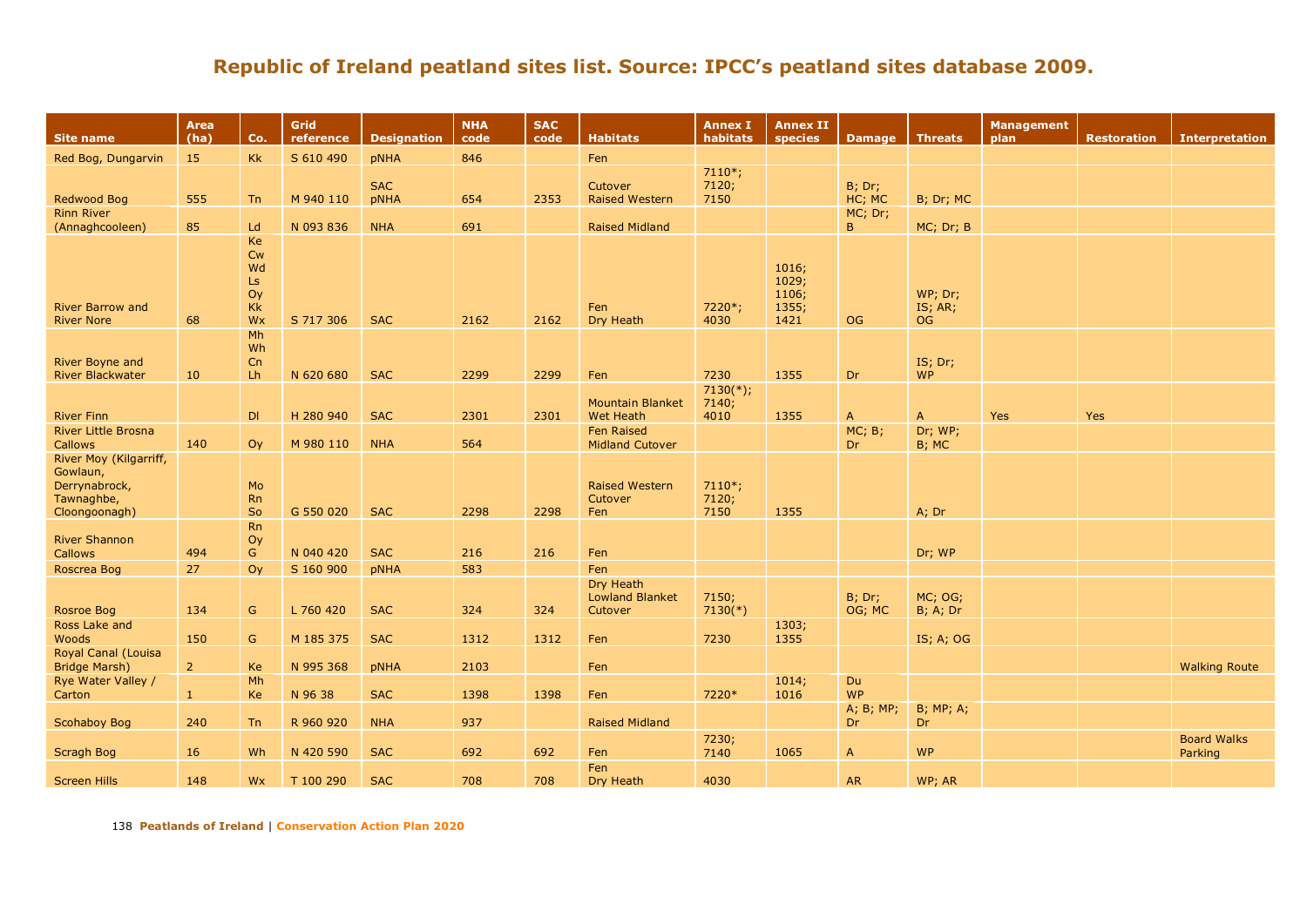| <b>Site name</b>                        | <b>Area</b><br>(ha) | Co.             | Grid<br>reference | <b>Designation</b> | <b>NHA</b><br>code | <b>SAC</b><br>code | <b>Habitats</b>                                         | <b>Annex I</b><br>habitats   | <b>Annex II</b><br>species | <b>Damage</b>            | <b>Threats</b>       | <b>Management</b><br>plan | <b>Restoration</b> | <b>Interpretation</b>                                           |
|-----------------------------------------|---------------------|-----------------|-------------------|--------------------|--------------------|--------------------|---------------------------------------------------------|------------------------------|----------------------------|--------------------------|----------------------|---------------------------|--------------------|-----------------------------------------------------------------|
| <b>Screggan Bog</b>                     | 54                  | O <sub>V</sub>  | N 287 195         | <b>NHA</b>         | 921                |                    | <b>Raised Midland</b>                                   |                              |                            | MC; B;<br>Dr; A; AR      | IS; MC;<br>B; Dr     |                           |                    |                                                                 |
| <b>Shankill West Bog</b>                | 136                 | G               | M 630 520         | <b>SAC</b>         | 326                | 326                | <b>Raised Western</b>                                   | $7110*;$<br>7120;<br>7150    |                            | MP; Dr;<br><b>MC</b>     | MP; Dr;<br><b>MC</b> |                           |                    |                                                                 |
| <b>Sharavogue Bog</b>                   | 223                 | O <sub>V</sub>  | S 040 980         | <b>SAC</b>         | 585                | 585                | <b>Raised Midland</b>                                   | $7110*;$<br>7120;<br>7150    |                            | Dr; MC;<br>B.            | A; MC;<br>IS; B; Dr  | <b>Yes</b>                | Yes                |                                                                 |
| <b>Sheehills Esker</b>                  | 20                  | Tn              | S 150 870         | pNHA               | 938                |                    | Fen                                                     |                              |                            |                          |                      |                           |                    |                                                                 |
| Sheep's Head                            | 100                 | Ck              | V 716 337         | <b>SAC</b>         | 102                | 102                | Dry Heath<br><b>Wet Heath</b>                           | 4030;<br>4010                |                            | <b>MC</b>                |                      |                           |                    |                                                                 |
| Sheheree /Ardagh<br>Bog                 | 17                  | <b>Ky</b>       | V 983 884         | <b>SAC</b>         | 382                | 382                | <b>Raised Western</b><br>Fen<br><b>Bog Woodland</b>     | $7110*;$<br>7120             |                            | <b>B</b> ; HC;<br>Dr; MC | IS; Dr               |                           |                    |                                                                 |
| Shournagh Valley                        | 110                 | Ck              | W 540 800         | <b>pNHA</b>        | 103                |                    | Fen                                                     |                              |                            |                          |                      |                           |                    |                                                                 |
| <b>Shower Bog</b><br>(Annacotty)        | 20                  | <b>Tn</b><br>Lk | R 690 660         |                    |                    |                    | <b>Raised Midland</b>                                   |                              | 1065                       | Du; MC;<br>Dr; Rd        | MC; Dr;<br>Rd        |                           |                    | <b>Guided Walks</b><br>Local quide                              |
| <b>Shrule Turlough Fen</b>              | $\mathbf{1}$        | Mo              | M 26 55           | <b>SAC</b>         | 525                | 525                | Fen                                                     |                              |                            |                          | Dr                   |                           |                    |                                                                 |
| Sillahertane Bog                        | 315                 | Ky              | W 110 720         | <b>NHA</b>         | 1882               |                    | <b>Mountain Blanket</b>                                 |                              |                            | <b>MC</b>                | OG; A;<br><b>MC</b>  |                           |                    |                                                                 |
| Silvermine<br><b>Mountains</b>          |                     | <b>Tn</b>       | R 84 69           | <b>SAC</b>         | 939                | 939                | Dry Heath<br><b>Wet Heath</b><br><b>Lowland Blanket</b> | $7130(*)$ ;<br>4030;<br>4010 |                            |                          |                      | Yes                       |                    | <b>Walking Route</b>                                            |
| Silvermines<br><b>Mountains West</b>    |                     | T <sub>n</sub>  | R 82 70           | <b>SAC</b>         | 2258               | 2258               | Wet Heath<br>Dry Heath                                  | $7130(*)$ ;<br>4030;<br>4010 |                            | Dr; B;<br><b>MC</b>      | A; B                 |                           |                    |                                                                 |
| Skealoghan<br><b>Turlough Fen</b>       | $\mathbf{1}$        | Mo              | M 25 62           | <b>SAC</b>         | 541                | 541                | Fen                                                     |                              |                            |                          | Dr; WP;<br><b>OG</b> |                           |                    |                                                                 |
| <b>Slaheny River Bog</b>                | 130                 | Ky              | W 010 660         | <b>NHA</b>         | 383                |                    | <b>Lowland Blanket</b>                                  |                              |                            | A; OG; B                 | OG; B                |                           |                    |                                                                 |
| <b>Slaney River Valley</b>              | 120                 | Wx              | S 980 320         | pNHA               | 781                |                    | Fen                                                     |                              |                            |                          |                      |                           |                    |                                                                 |
| <b>Slieve Aughty Bog</b>                | 200                 | G               | M 700 040         | <b>NHA</b>         | 1229               | 1229               | <b>Lowland Blanket</b>                                  |                              |                            | AR; B;<br><b>MC</b>      | A; MC;<br>AR; B; WF  |                           |                    | <b>Walking Route</b>                                            |
| Slieve Bernagh Bog                      |                     | <b>Ce</b>       | R 64 75           | <b>SAC</b>         | 2312               | 2312               | <b>Mountain Blanket</b><br>Wet Heath<br>Dry Heath       | $7130(*)$ ;<br>4030;<br>4010 |                            | A; MC;<br><b>Dr</b>      | MC; OG;<br>A; Dr; WF |                           |                    | <b>Walking Route</b>                                            |
| <b>Slieve Bog</b>                       | 270                 | ${\mathsf G}$   | M 560 630         | <b>NHA</b>         | 247                |                    | <b>Raised Western</b>                                   |                              |                            | MC; Dr;<br>B.            | Dr; MC; B            |                           |                    |                                                                 |
| <b>Slieve Bloom</b><br><b>Mountains</b> | 2230                | Ls<br>Oy        | N 280 060         | <b>SAC</b><br>pNHA | 412                | 412                | <b>Mountain Blanket</b>                                 | $7130(*)$ ;<br>4010          |                            | $\overline{A}$           |                      | <b>Yes</b>                | <b>Yes</b>         | <b>Education</b><br><b>Visitor Centre</b><br><b>Board Walks</b> |
| <b>Slieve Felim</b><br>Mountains        | 15                  | Lk              | R 795 585         |                    | 4165               |                    | Fen                                                     |                              |                            |                          |                      |                           |                    | <b>Walking Route</b>                                            |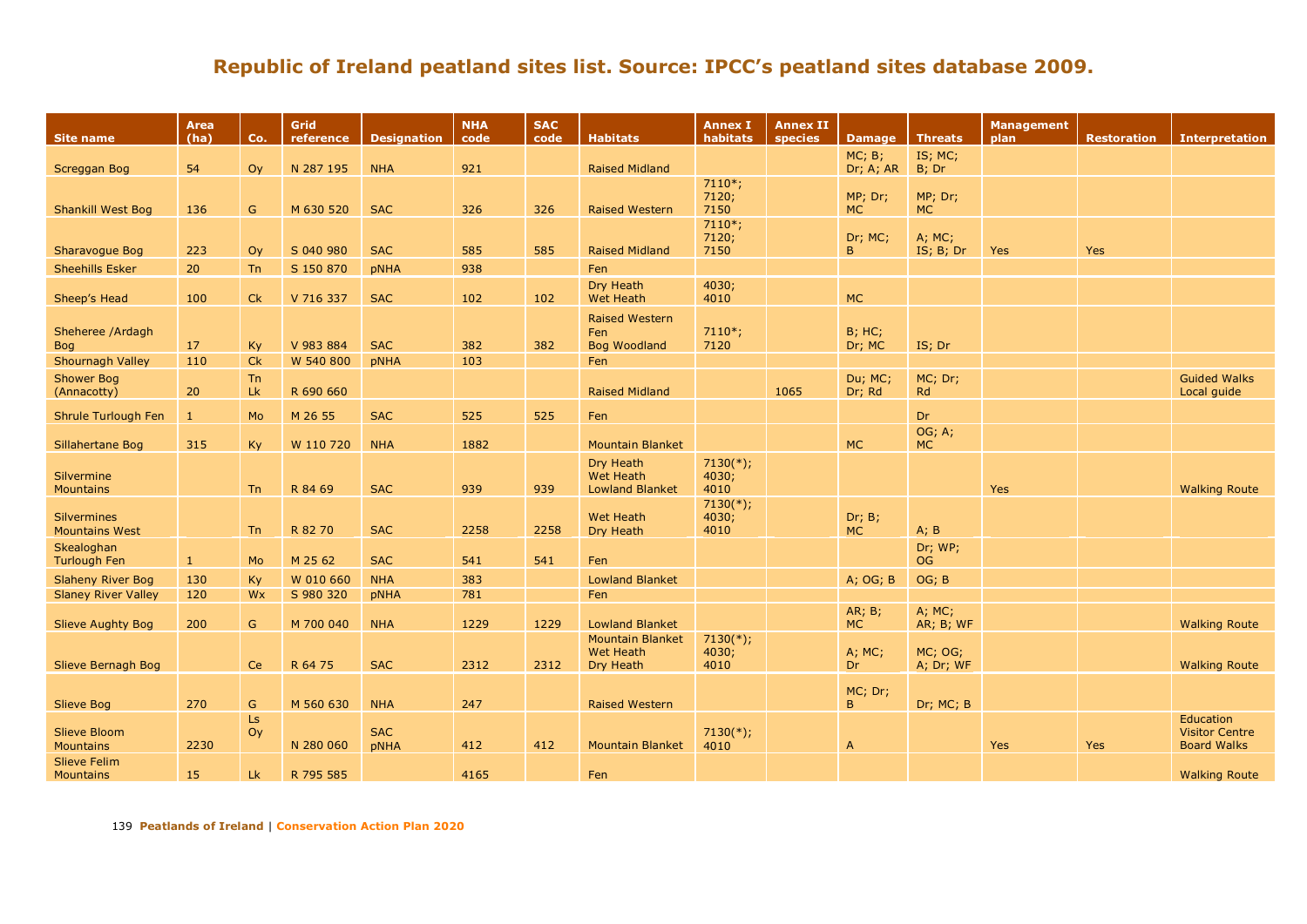| <b>B</b> ; MC;<br><b>Lowland Blanket</b><br>Dr; HC;<br>A; MC;<br><b>SAC</b><br>542<br>542<br>OG; E<br>Slieve Fyagh Bog<br>1,937<br>Mo<br>G 000 300<br><b>Mountain Blanket</b><br>$7130(*)$<br>OG; WF<br>$7130(*)$ ;<br>OG; B;<br>4010;<br>MC; Rd;<br><b>Mountain Blanket</b><br>189<br><b>MC</b><br>2200<br>DI<br>G 550 780<br><b>SAC</b><br>189<br><b>Lowland Blanket</b><br>4060<br>A; HC<br><b>Slieve League</b><br>4030;<br>4010;<br><b>Slieve Mish</b><br>OG; MC;<br>OG; MC;<br><b>Mountains</b><br>2449<br>Ky<br>Q 75 07<br><b>SAC</b><br>2185<br>2185<br>4060<br><b>Dr</b><br><b>Dr</b><br><b>Mountain Blanket</b><br><b>Slieve Miskish</b><br><b>Mountains</b><br>Ck<br>V 645 475<br>2387<br><b>Wet Heath</b><br>pNHA<br>Dry Heath<br>Lk<br>2389<br><b>Slieve Reagh</b><br>R 720 250<br><b>pNHA</b><br><b>Wet Heath</b><br>9<br>Slieve Rushen Bog<br>675<br>Cn<br>H 230 220<br><b>NHA</b><br><b>Mountain Blanket</b><br>OG; WF<br><b>Lowland Blanket</b><br><b>Mountain Blanket</b><br>Cutover<br>HC; MC;<br>Wet Heath<br>2322<br>B.<br><b>Slieve Snaght Bogs</b><br>DI<br>C 460, 415<br><b>NHA</b><br>Dry Heath<br>$7130(*)$<br>B; A<br>163<br>Slieve Tooey /<br>Tormore Island /<br>$7130(*)$ ;<br>1014;<br>G 665 873<br>190<br>190<br>OG; B<br>DI<br><b>SAC</b><br><b>Lowland Blanket</b><br>4060<br>1355<br>OG; B<br>Loughros Beg Bay<br>20<br>Slievecallan<br><b>Mountain Blanket</b><br>2397<br>R 140 775<br><b>NHA</b><br>$7130(*)$<br><b>Mountain Bog</b><br>89<br>Ce<br>Cutover<br>HC; Dr<br>$\mathsf{A}$<br>2388<br>1785<br>Ts<br>S 300 310<br><b>NHA</b><br><b>Mountain Blanket</b><br>B; OG<br>IS; A<br><b>Walking Route</b><br>Slievenamon Bog<br>Fen<br>37<br><b>So</b><br>G 655 281<br>1902<br><b>Slieveward Bog</b><br><b>NHA</b><br><b>Mountain Blanket</b><br><b>Slyne Head</b><br>7230;<br>Peninsula<br>G<br>2074<br>4030<br>135<br>L 600 460<br><b>SAC</b><br>2074<br>Fen<br>1833<br><b>Smerwick Harbour</b><br><b>Sandhills and Marsh</b><br>OG; Dr<br>80<br>Ky<br>Q 375 046<br>1958<br>Fen<br><b>pNHA</b><br>G<br>M 570 085<br><b>Lowland Blanket</b><br>HC<br>311<br><b>SAC</b><br>1913<br>1913<br>$7130(*)$<br>Sonnagh Bog<br><b>Wet Heath</b><br><b>Mountain Blanket</b><br><b>NHA</b><br>2403<br>Cutover<br><b>OG</b><br><b>Sraheens Bog</b><br>188<br>Mo<br>F 700, 995<br>$7130(*)$<br><b>Raised Midland</b><br>Cutover<br><b>Dr</b><br>St Mullin's Red Bog<br><b>Cw</b><br>S 730 380<br>A; Dr<br><b>Walking Route</b><br>14<br>Ce<br>R 049 543<br>1025<br>Fen<br>Dr: WP<br>St Senan's Lough<br>10<br><b>NHA</b><br>Dr; AR;<br>7230<br>St. John's Point<br>20<br>DI<br>G 715 695<br><b>SAC</b><br>191<br>191<br><b>OG</b><br>Fen<br>Strabannan -<br>6<br>Lh<br>O 034 935<br>456<br>Fen<br>Dr<br>Dr<br>Braganstown<br>pNHA<br><b>Suck River Callows</b> | <b>Site name</b> | Area<br>(ha) | Co. | Grid<br>reference | <b>Designation</b> | <b>NHA</b><br>code | <b>SAC</b><br>code | <b>Habitats</b> | <b>Annex I</b><br>habitats | <b>Annex II</b><br><b>species</b> | <b>Damage</b> | <b>Threats</b> | <b>Management</b><br>plan | <b>Restoration</b> | <b>Interpretation</b> |
|-------------------------------------------------------------------------------------------------------------------------------------------------------------------------------------------------------------------------------------------------------------------------------------------------------------------------------------------------------------------------------------------------------------------------------------------------------------------------------------------------------------------------------------------------------------------------------------------------------------------------------------------------------------------------------------------------------------------------------------------------------------------------------------------------------------------------------------------------------------------------------------------------------------------------------------------------------------------------------------------------------------------------------------------------------------------------------------------------------------------------------------------------------------------------------------------------------------------------------------------------------------------------------------------------------------------------------------------------------------------------------------------------------------------------------------------------------------------------------------------------------------------------------------------------------------------------------------------------------------------------------------------------------------------------------------------------------------------------------------------------------------------------------------------------------------------------------------------------------------------------------------------------------------------------------------------------------------------------------------------------------------------------------------------------------------------------------------------------------------------------------------------------------------------------------------------------------------------------------------------------------------------------------------------------------------------------------------------------------------------------------------------------------------------------------------------------------------------------------------------------------------------------------------------------------------------------------------------------------------------------------------------------------------------------------------------------------------------------------------------------------------------------------------------|------------------|--------------|-----|-------------------|--------------------|--------------------|--------------------|-----------------|----------------------------|-----------------------------------|---------------|----------------|---------------------------|--------------------|-----------------------|
|                                                                                                                                                                                                                                                                                                                                                                                                                                                                                                                                                                                                                                                                                                                                                                                                                                                                                                                                                                                                                                                                                                                                                                                                                                                                                                                                                                                                                                                                                                                                                                                                                                                                                                                                                                                                                                                                                                                                                                                                                                                                                                                                                                                                                                                                                                                                                                                                                                                                                                                                                                                                                                                                                                                                                                                           |                  |              |     |                   |                    |                    |                    |                 |                            |                                   |               |                |                           |                    |                       |
|                                                                                                                                                                                                                                                                                                                                                                                                                                                                                                                                                                                                                                                                                                                                                                                                                                                                                                                                                                                                                                                                                                                                                                                                                                                                                                                                                                                                                                                                                                                                                                                                                                                                                                                                                                                                                                                                                                                                                                                                                                                                                                                                                                                                                                                                                                                                                                                                                                                                                                                                                                                                                                                                                                                                                                                           |                  |              |     |                   |                    |                    |                    |                 |                            |                                   |               |                |                           |                    |                       |
|                                                                                                                                                                                                                                                                                                                                                                                                                                                                                                                                                                                                                                                                                                                                                                                                                                                                                                                                                                                                                                                                                                                                                                                                                                                                                                                                                                                                                                                                                                                                                                                                                                                                                                                                                                                                                                                                                                                                                                                                                                                                                                                                                                                                                                                                                                                                                                                                                                                                                                                                                                                                                                                                                                                                                                                           |                  |              |     |                   |                    |                    |                    |                 |                            |                                   |               |                |                           |                    |                       |
|                                                                                                                                                                                                                                                                                                                                                                                                                                                                                                                                                                                                                                                                                                                                                                                                                                                                                                                                                                                                                                                                                                                                                                                                                                                                                                                                                                                                                                                                                                                                                                                                                                                                                                                                                                                                                                                                                                                                                                                                                                                                                                                                                                                                                                                                                                                                                                                                                                                                                                                                                                                                                                                                                                                                                                                           |                  |              |     |                   |                    |                    |                    |                 |                            |                                   |               |                |                           |                    |                       |
|                                                                                                                                                                                                                                                                                                                                                                                                                                                                                                                                                                                                                                                                                                                                                                                                                                                                                                                                                                                                                                                                                                                                                                                                                                                                                                                                                                                                                                                                                                                                                                                                                                                                                                                                                                                                                                                                                                                                                                                                                                                                                                                                                                                                                                                                                                                                                                                                                                                                                                                                                                                                                                                                                                                                                                                           |                  |              |     |                   |                    |                    |                    |                 |                            |                                   |               |                |                           |                    |                       |
|                                                                                                                                                                                                                                                                                                                                                                                                                                                                                                                                                                                                                                                                                                                                                                                                                                                                                                                                                                                                                                                                                                                                                                                                                                                                                                                                                                                                                                                                                                                                                                                                                                                                                                                                                                                                                                                                                                                                                                                                                                                                                                                                                                                                                                                                                                                                                                                                                                                                                                                                                                                                                                                                                                                                                                                           |                  |              |     |                   |                    |                    |                    |                 |                            |                                   |               |                |                           |                    |                       |
|                                                                                                                                                                                                                                                                                                                                                                                                                                                                                                                                                                                                                                                                                                                                                                                                                                                                                                                                                                                                                                                                                                                                                                                                                                                                                                                                                                                                                                                                                                                                                                                                                                                                                                                                                                                                                                                                                                                                                                                                                                                                                                                                                                                                                                                                                                                                                                                                                                                                                                                                                                                                                                                                                                                                                                                           |                  |              |     |                   |                    |                    |                    |                 |                            |                                   |               |                |                           |                    |                       |
|                                                                                                                                                                                                                                                                                                                                                                                                                                                                                                                                                                                                                                                                                                                                                                                                                                                                                                                                                                                                                                                                                                                                                                                                                                                                                                                                                                                                                                                                                                                                                                                                                                                                                                                                                                                                                                                                                                                                                                                                                                                                                                                                                                                                                                                                                                                                                                                                                                                                                                                                                                                                                                                                                                                                                                                           |                  |              |     |                   |                    |                    |                    |                 |                            |                                   |               |                |                           |                    |                       |
|                                                                                                                                                                                                                                                                                                                                                                                                                                                                                                                                                                                                                                                                                                                                                                                                                                                                                                                                                                                                                                                                                                                                                                                                                                                                                                                                                                                                                                                                                                                                                                                                                                                                                                                                                                                                                                                                                                                                                                                                                                                                                                                                                                                                                                                                                                                                                                                                                                                                                                                                                                                                                                                                                                                                                                                           |                  |              |     |                   |                    |                    |                    |                 |                            |                                   |               |                |                           |                    |                       |
|                                                                                                                                                                                                                                                                                                                                                                                                                                                                                                                                                                                                                                                                                                                                                                                                                                                                                                                                                                                                                                                                                                                                                                                                                                                                                                                                                                                                                                                                                                                                                                                                                                                                                                                                                                                                                                                                                                                                                                                                                                                                                                                                                                                                                                                                                                                                                                                                                                                                                                                                                                                                                                                                                                                                                                                           |                  |              |     |                   |                    |                    |                    |                 |                            |                                   |               |                |                           |                    |                       |
|                                                                                                                                                                                                                                                                                                                                                                                                                                                                                                                                                                                                                                                                                                                                                                                                                                                                                                                                                                                                                                                                                                                                                                                                                                                                                                                                                                                                                                                                                                                                                                                                                                                                                                                                                                                                                                                                                                                                                                                                                                                                                                                                                                                                                                                                                                                                                                                                                                                                                                                                                                                                                                                                                                                                                                                           |                  |              |     |                   |                    |                    |                    |                 |                            |                                   |               |                |                           |                    |                       |
|                                                                                                                                                                                                                                                                                                                                                                                                                                                                                                                                                                                                                                                                                                                                                                                                                                                                                                                                                                                                                                                                                                                                                                                                                                                                                                                                                                                                                                                                                                                                                                                                                                                                                                                                                                                                                                                                                                                                                                                                                                                                                                                                                                                                                                                                                                                                                                                                                                                                                                                                                                                                                                                                                                                                                                                           |                  |              |     |                   |                    |                    |                    |                 |                            |                                   |               |                |                           |                    |                       |
|                                                                                                                                                                                                                                                                                                                                                                                                                                                                                                                                                                                                                                                                                                                                                                                                                                                                                                                                                                                                                                                                                                                                                                                                                                                                                                                                                                                                                                                                                                                                                                                                                                                                                                                                                                                                                                                                                                                                                                                                                                                                                                                                                                                                                                                                                                                                                                                                                                                                                                                                                                                                                                                                                                                                                                                           |                  |              |     |                   |                    |                    |                    |                 |                            |                                   |               |                |                           |                    |                       |
|                                                                                                                                                                                                                                                                                                                                                                                                                                                                                                                                                                                                                                                                                                                                                                                                                                                                                                                                                                                                                                                                                                                                                                                                                                                                                                                                                                                                                                                                                                                                                                                                                                                                                                                                                                                                                                                                                                                                                                                                                                                                                                                                                                                                                                                                                                                                                                                                                                                                                                                                                                                                                                                                                                                                                                                           |                  |              |     |                   |                    |                    |                    |                 |                            |                                   |               |                |                           |                    |                       |
|                                                                                                                                                                                                                                                                                                                                                                                                                                                                                                                                                                                                                                                                                                                                                                                                                                                                                                                                                                                                                                                                                                                                                                                                                                                                                                                                                                                                                                                                                                                                                                                                                                                                                                                                                                                                                                                                                                                                                                                                                                                                                                                                                                                                                                                                                                                                                                                                                                                                                                                                                                                                                                                                                                                                                                                           |                  |              |     |                   |                    |                    |                    |                 |                            |                                   |               |                |                           |                    |                       |
|                                                                                                                                                                                                                                                                                                                                                                                                                                                                                                                                                                                                                                                                                                                                                                                                                                                                                                                                                                                                                                                                                                                                                                                                                                                                                                                                                                                                                                                                                                                                                                                                                                                                                                                                                                                                                                                                                                                                                                                                                                                                                                                                                                                                                                                                                                                                                                                                                                                                                                                                                                                                                                                                                                                                                                                           |                  |              |     |                   |                    |                    |                    |                 |                            |                                   |               |                |                           |                    |                       |
|                                                                                                                                                                                                                                                                                                                                                                                                                                                                                                                                                                                                                                                                                                                                                                                                                                                                                                                                                                                                                                                                                                                                                                                                                                                                                                                                                                                                                                                                                                                                                                                                                                                                                                                                                                                                                                                                                                                                                                                                                                                                                                                                                                                                                                                                                                                                                                                                                                                                                                                                                                                                                                                                                                                                                                                           |                  |              |     |                   |                    |                    |                    |                 |                            |                                   |               |                |                           |                    |                       |
|                                                                                                                                                                                                                                                                                                                                                                                                                                                                                                                                                                                                                                                                                                                                                                                                                                                                                                                                                                                                                                                                                                                                                                                                                                                                                                                                                                                                                                                                                                                                                                                                                                                                                                                                                                                                                                                                                                                                                                                                                                                                                                                                                                                                                                                                                                                                                                                                                                                                                                                                                                                                                                                                                                                                                                                           |                  |              |     |                   |                    |                    |                    |                 |                            |                                   |               |                |                           |                    |                       |
|                                                                                                                                                                                                                                                                                                                                                                                                                                                                                                                                                                                                                                                                                                                                                                                                                                                                                                                                                                                                                                                                                                                                                                                                                                                                                                                                                                                                                                                                                                                                                                                                                                                                                                                                                                                                                                                                                                                                                                                                                                                                                                                                                                                                                                                                                                                                                                                                                                                                                                                                                                                                                                                                                                                                                                                           |                  |              |     |                   |                    |                    |                    |                 |                            |                                   |               |                |                           |                    |                       |
|                                                                                                                                                                                                                                                                                                                                                                                                                                                                                                                                                                                                                                                                                                                                                                                                                                                                                                                                                                                                                                                                                                                                                                                                                                                                                                                                                                                                                                                                                                                                                                                                                                                                                                                                                                                                                                                                                                                                                                                                                                                                                                                                                                                                                                                                                                                                                                                                                                                                                                                                                                                                                                                                                                                                                                                           |                  |              |     |                   |                    |                    |                    |                 |                            |                                   |               |                |                           |                    |                       |
|                                                                                                                                                                                                                                                                                                                                                                                                                                                                                                                                                                                                                                                                                                                                                                                                                                                                                                                                                                                                                                                                                                                                                                                                                                                                                                                                                                                                                                                                                                                                                                                                                                                                                                                                                                                                                                                                                                                                                                                                                                                                                                                                                                                                                                                                                                                                                                                                                                                                                                                                                                                                                                                                                                                                                                                           |                  |              |     |                   |                    |                    |                    |                 |                            |                                   |               |                |                           |                    |                       |
|                                                                                                                                                                                                                                                                                                                                                                                                                                                                                                                                                                                                                                                                                                                                                                                                                                                                                                                                                                                                                                                                                                                                                                                                                                                                                                                                                                                                                                                                                                                                                                                                                                                                                                                                                                                                                                                                                                                                                                                                                                                                                                                                                                                                                                                                                                                                                                                                                                                                                                                                                                                                                                                                                                                                                                                           |                  |              |     |                   |                    |                    |                    |                 |                            |                                   |               |                |                           |                    |                       |
|                                                                                                                                                                                                                                                                                                                                                                                                                                                                                                                                                                                                                                                                                                                                                                                                                                                                                                                                                                                                                                                                                                                                                                                                                                                                                                                                                                                                                                                                                                                                                                                                                                                                                                                                                                                                                                                                                                                                                                                                                                                                                                                                                                                                                                                                                                                                                                                                                                                                                                                                                                                                                                                                                                                                                                                           |                  |              |     |                   |                    |                    |                    |                 |                            |                                   |               |                |                           |                    |                       |
|                                                                                                                                                                                                                                                                                                                                                                                                                                                                                                                                                                                                                                                                                                                                                                                                                                                                                                                                                                                                                                                                                                                                                                                                                                                                                                                                                                                                                                                                                                                                                                                                                                                                                                                                                                                                                                                                                                                                                                                                                                                                                                                                                                                                                                                                                                                                                                                                                                                                                                                                                                                                                                                                                                                                                                                           |                  |              |     |                   |                    |                    |                    |                 |                            |                                   |               |                |                           |                    |                       |
|                                                                                                                                                                                                                                                                                                                                                                                                                                                                                                                                                                                                                                                                                                                                                                                                                                                                                                                                                                                                                                                                                                                                                                                                                                                                                                                                                                                                                                                                                                                                                                                                                                                                                                                                                                                                                                                                                                                                                                                                                                                                                                                                                                                                                                                                                                                                                                                                                                                                                                                                                                                                                                                                                                                                                                                           |                  |              |     |                   |                    |                    |                    |                 |                            |                                   |               |                |                           |                    |                       |
|                                                                                                                                                                                                                                                                                                                                                                                                                                                                                                                                                                                                                                                                                                                                                                                                                                                                                                                                                                                                                                                                                                                                                                                                                                                                                                                                                                                                                                                                                                                                                                                                                                                                                                                                                                                                                                                                                                                                                                                                                                                                                                                                                                                                                                                                                                                                                                                                                                                                                                                                                                                                                                                                                                                                                                                           |                  |              |     |                   |                    |                    |                    |                 |                            |                                   |               |                |                           |                    |                       |
|                                                                                                                                                                                                                                                                                                                                                                                                                                                                                                                                                                                                                                                                                                                                                                                                                                                                                                                                                                                                                                                                                                                                                                                                                                                                                                                                                                                                                                                                                                                                                                                                                                                                                                                                                                                                                                                                                                                                                                                                                                                                                                                                                                                                                                                                                                                                                                                                                                                                                                                                                                                                                                                                                                                                                                                           |                  |              |     |                   |                    |                    |                    |                 |                            |                                   |               |                |                           |                    |                       |
|                                                                                                                                                                                                                                                                                                                                                                                                                                                                                                                                                                                                                                                                                                                                                                                                                                                                                                                                                                                                                                                                                                                                                                                                                                                                                                                                                                                                                                                                                                                                                                                                                                                                                                                                                                                                                                                                                                                                                                                                                                                                                                                                                                                                                                                                                                                                                                                                                                                                                                                                                                                                                                                                                                                                                                                           |                  |              |     |                   |                    |                    |                    |                 |                            |                                   |               |                |                           |                    |                       |
|                                                                                                                                                                                                                                                                                                                                                                                                                                                                                                                                                                                                                                                                                                                                                                                                                                                                                                                                                                                                                                                                                                                                                                                                                                                                                                                                                                                                                                                                                                                                                                                                                                                                                                                                                                                                                                                                                                                                                                                                                                                                                                                                                                                                                                                                                                                                                                                                                                                                                                                                                                                                                                                                                                                                                                                           |                  |              |     |                   |                    |                    |                    |                 |                            |                                   |               |                |                           |                    |                       |
|                                                                                                                                                                                                                                                                                                                                                                                                                                                                                                                                                                                                                                                                                                                                                                                                                                                                                                                                                                                                                                                                                                                                                                                                                                                                                                                                                                                                                                                                                                                                                                                                                                                                                                                                                                                                                                                                                                                                                                                                                                                                                                                                                                                                                                                                                                                                                                                                                                                                                                                                                                                                                                                                                                                                                                                           |                  |              |     |                   |                    |                    |                    |                 |                            |                                   |               |                |                           |                    |                       |
|                                                                                                                                                                                                                                                                                                                                                                                                                                                                                                                                                                                                                                                                                                                                                                                                                                                                                                                                                                                                                                                                                                                                                                                                                                                                                                                                                                                                                                                                                                                                                                                                                                                                                                                                                                                                                                                                                                                                                                                                                                                                                                                                                                                                                                                                                                                                                                                                                                                                                                                                                                                                                                                                                                                                                                                           |                  |              |     |                   |                    |                    |                    |                 |                            |                                   |               |                |                           |                    |                       |
|                                                                                                                                                                                                                                                                                                                                                                                                                                                                                                                                                                                                                                                                                                                                                                                                                                                                                                                                                                                                                                                                                                                                                                                                                                                                                                                                                                                                                                                                                                                                                                                                                                                                                                                                                                                                                                                                                                                                                                                                                                                                                                                                                                                                                                                                                                                                                                                                                                                                                                                                                                                                                                                                                                                                                                                           |                  |              |     |                   |                    |                    |                    |                 |                            |                                   |               |                |                           |                    |                       |
|                                                                                                                                                                                                                                                                                                                                                                                                                                                                                                                                                                                                                                                                                                                                                                                                                                                                                                                                                                                                                                                                                                                                                                                                                                                                                                                                                                                                                                                                                                                                                                                                                                                                                                                                                                                                                                                                                                                                                                                                                                                                                                                                                                                                                                                                                                                                                                                                                                                                                                                                                                                                                                                                                                                                                                                           |                  |              |     |                   |                    |                    |                    |                 |                            |                                   |               |                |                           |                    |                       |
|                                                                                                                                                                                                                                                                                                                                                                                                                                                                                                                                                                                                                                                                                                                                                                                                                                                                                                                                                                                                                                                                                                                                                                                                                                                                                                                                                                                                                                                                                                                                                                                                                                                                                                                                                                                                                                                                                                                                                                                                                                                                                                                                                                                                                                                                                                                                                                                                                                                                                                                                                                                                                                                                                                                                                                                           |                  |              |     |                   |                    |                    |                    |                 |                            |                                   |               |                |                           |                    |                       |
|                                                                                                                                                                                                                                                                                                                                                                                                                                                                                                                                                                                                                                                                                                                                                                                                                                                                                                                                                                                                                                                                                                                                                                                                                                                                                                                                                                                                                                                                                                                                                                                                                                                                                                                                                                                                                                                                                                                                                                                                                                                                                                                                                                                                                                                                                                                                                                                                                                                                                                                                                                                                                                                                                                                                                                                           |                  |              |     |                   |                    |                    |                    |                 |                            |                                   |               |                |                           |                    |                       |
| (Shannonbridge -<br>G<br>Fen<br>A; Dr;<br>AR; MC;<br>Athleague)<br>410<br>M 840 320<br><b>NHA</b><br>222<br><b>Rn</b><br><b>Walking Route</b><br><b>Raised Midland</b><br>MC; B<br>A; Dr; B                                                                                                                                                                                                                                                                                                                                                                                                                                                                                                                                                                                                                                                                                                                                                                                                                                                                                                                                                                                                                                                                                                                                                                                                                                                                                                                                                                                                                                                                                                                                                                                                                                                                                                                                                                                                                                                                                                                                                                                                                                                                                                                                                                                                                                                                                                                                                                                                                                                                                                                                                                                               |                  |              |     |                   |                    |                    |                    |                 |                            |                                   |               |                |                           |                    |                       |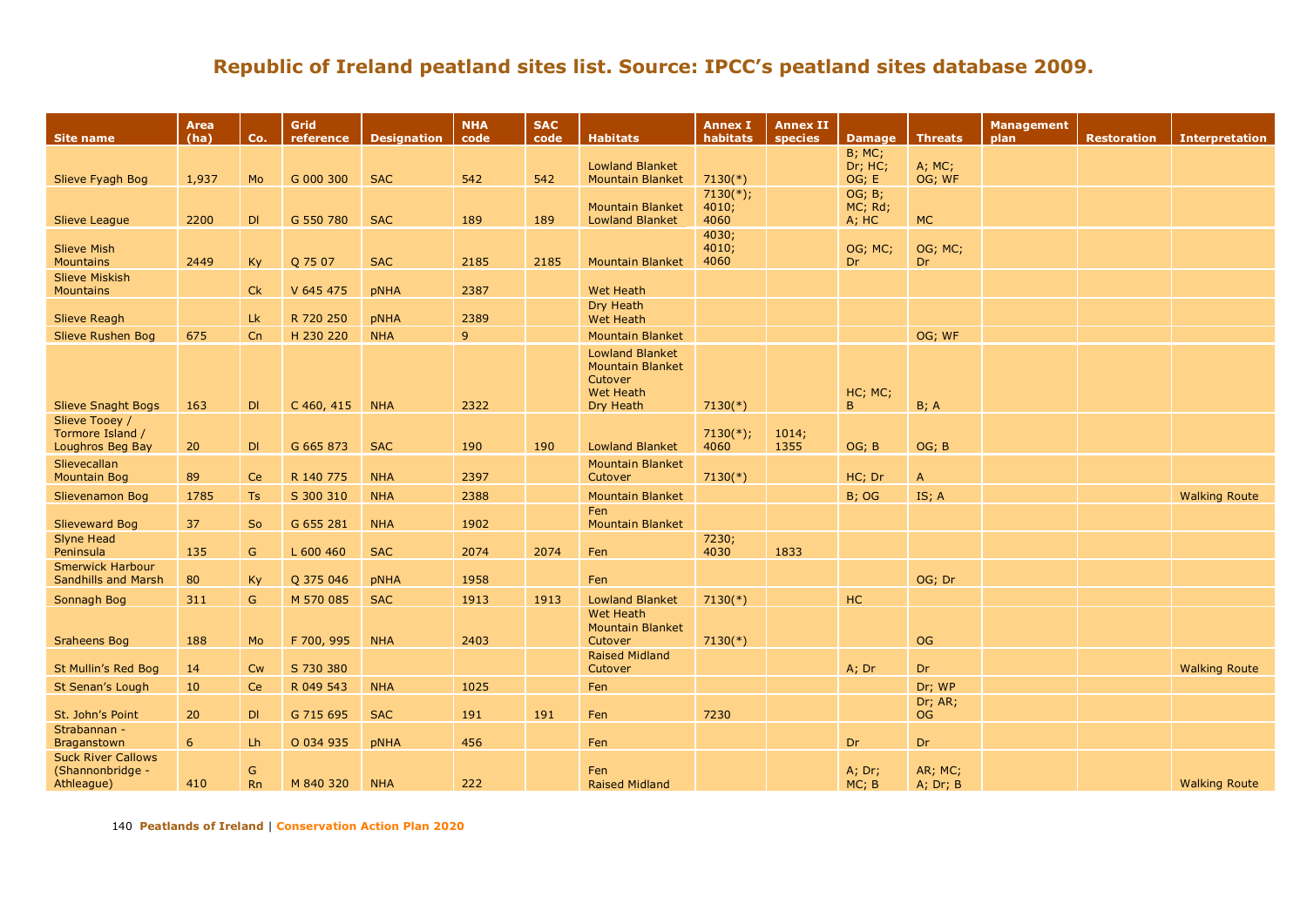| <b>Site name</b>                            | Area<br>(ha)   | Co.                | Grid<br>reference | <b>Designation</b> | <b>NHA</b><br>code | <b>SAC</b><br>code | <b>Habitats</b>                    | <b>Annex I</b><br>habitats   | <b>Annex II</b><br>species | <b>Damage</b>                  | <b>Threats</b>              | <b>Management</b><br>plan | <b>Restoration</b> | <b>Interpretation</b>                                        |
|---------------------------------------------|----------------|--------------------|-------------------|--------------------|--------------------|--------------------|------------------------------------|------------------------------|----------------------------|--------------------------------|-----------------------------|---------------------------|--------------------|--------------------------------------------------------------|
|                                             |                |                    |                   |                    |                    |                    |                                    | 7150;                        |                            | MC; OG;                        | $A$ ; MC;                   |                           |                    |                                                              |
| <b>Tamur Bog</b>                            | 784            | DI                 | H 010 690         | <b>SAC</b>         | 1992               | 1992               | <b>Lowland Blanket</b>             | $7130(*)$ ;<br>4010          |                            | A; HC;<br>Dr.                  | IS; Dr;<br>OG; WP           |                           |                    |                                                              |
| <b>Tacumshin Lake</b>                       | 48             | Wx                 | T 041 065         | <b>SAC</b>         | 709                | 709                | Fen                                |                              |                            |                                |                             |                           |                    |                                                              |
| <b>Tawnaghbeg Bog</b><br>(River Moy)        | 82             | Mo                 | G 585 040         | <b>SAC</b><br>pNHA | 547                | 2298               | <b>Raised Western</b>              | $7110*;$<br>7120;<br>7150    | 1355                       | A; AR;<br>OG; Dr;<br><b>MC</b> | Dr; OG;<br>AR; WP;<br>A; MC |                           |                    |                                                              |
| Tawny-Mackan                                | 256            | Mo                 | L 970 770         | <b>NHA</b>         | 548                |                    | <b>Lowland Blanket</b>             |                              |                            | <b>MC</b><br>Dr.               | A; MC; Dr                   |                           |                    |                                                              |
| Templehouse and<br>Cloonacleigha<br>Loughs  | 406            | So                 | G 618 183         | <b>SAC</b>         | 636                | 636                | <b>Raised Western</b>              | 7120                         |                            | Dr; MC;<br>OG; A               | A; MC;<br>Dr; IS;<br>OG; WP | <b>Yes</b>                |                    |                                                              |
| Templetouhy                                 |                | Tn                 | S 207 720         |                    |                    |                    | <b>Raised Midland</b>              |                              |                            | Du                             | <b>MC</b>                   |                           |                    |                                                              |
| <b>Termon Lough</b>                         | $\mathbf{1}$   | Ce<br>$\mathsf{G}$ | R 410 972         | <b>SAC</b>         | 1321               | 1321               | Fen                                | 3180*                        |                            |                                |                             |                           |                    |                                                              |
| The Curragh and                             |                |                    |                   |                    |                    |                    |                                    |                              |                            |                                |                             |                           |                    |                                                              |
| <b>Goul River Marsh</b>                     | 350            | Ls                 | S 365 785         | <b>pNHA</b>        | 420                |                    | Fen                                |                              | 1065                       |                                | Rd                          |                           |                    |                                                              |
| The Derries                                 | 120            | Oy                 | N 120 070         |                    |                    |                    | <b>Raised Midland</b>              |                              |                            |                                | MC; IS                      |                           |                    |                                                              |
| The Gearagh                                 | 307            | <b>Ck</b>          | W 310 700         | <b>SAC</b>         | 108                | 108                | Fen                                |                              | 1355                       |                                |                             |                           |                    | Leaflet                                                      |
| The Loughans                                | 5 <sup>1</sup> | <b>Kk</b>          | S 315 635         | <b>SAC</b>         | 407                | 407                | Fen<br>Turlough                    |                              |                            |                                |                             |                           |                    |                                                              |
| The Murrough<br>(Blackditch)                | 170            | Ww                 | T 313 026         | <b>SAC</b><br>pNHA | 730                | 2249               | Fen                                | 7210*;<br>7230               |                            | A; AR; Dr                      | Dr; AR;<br>WP; A            | <b>Yes</b>                | <b>Yes</b>         | Bird Hide(s)<br><b>Board Walks</b><br><b>Disabled Access</b> |
| The Twelve Bens /<br><b>Garraun Complex</b> | 1,435          | G                  | L 800 500         | <b>SAC</b>         | 2031               | 2031               | <b>Lowland Blanket</b>             | 7150;<br>$7130(*)$ ;<br>4060 | 1355;<br>1833              | HC; MC;<br>OG; A               | IS; A; OG                   | <b>Yes</b>                | Yes                | <b>Walking Route</b><br><b>Board Walks</b>                   |
| <b>Thomastown Bog</b>                       | 35             | Mh                 | O 010 685         | pNHA               | 1593               |                    | <b>Raised Midland</b>              |                              |                            |                                | <b>IS</b>                   |                           |                    |                                                              |
| <b>Thomastown Quarry</b>                    |                | Kk                 | S 590 425         | <b>SAC</b>         | 2252               | 2252               | Fen                                | 7220*                        |                            |                                |                             |                           |                    |                                                              |
| <b>Tiaquin Bog</b>                          | 150            | G                  | M 570 350         | <b>pNHA</b>        | 1709               |                    | <b>Raised Western</b>              |                              |                            |                                |                             |                           |                    |                                                              |
| Tibberaghny                                 |                |                    |                   |                    |                    |                    |                                    |                              |                            |                                |                             |                           |                    |                                                              |
| Marshes                                     | 150            | <b>Kk</b>          | S 440 210         | pNHA               | 411                |                    | Fen                                |                              |                            |                                |                             |                           |                    |                                                              |
|                                             |                |                    |                   |                    |                    |                    | Wet Heath<br><b>Raised Midland</b> |                              |                            |                                |                             |                           |                    |                                                              |
| <b>Timahoe Bog</b>                          | 47             | Ke                 | N 752 376         |                    |                    |                    | Cutover                            |                              |                            |                                | MC; Dr                      |                           |                    |                                                              |
| Tinure                                      | 10             | Lh                 | O 077 835         |                    |                    |                    | Fen                                |                              |                            |                                |                             |                           |                    |                                                              |
| Toberscanavan                               |                |                    |                   |                    |                    |                    |                                    |                              |                            |                                |                             |                           |                    |                                                              |
| Lough                                       | 10             | So                 | G 684 238         |                    |                    |                    | Fen                                |                              | 1065                       |                                |                             |                           |                    |                                                              |
|                                             |                |                    |                   |                    |                    |                    | Fen<br>Cutover<br>Dry Heath        |                              |                            |                                |                             |                           |                    |                                                              |
| <b>Toon Valley</b>                          | 5              | Ck                 | W 235 698         |                    |                    |                    | <b>Wet Heath</b>                   |                              |                            |                                |                             |                           | Yes                |                                                              |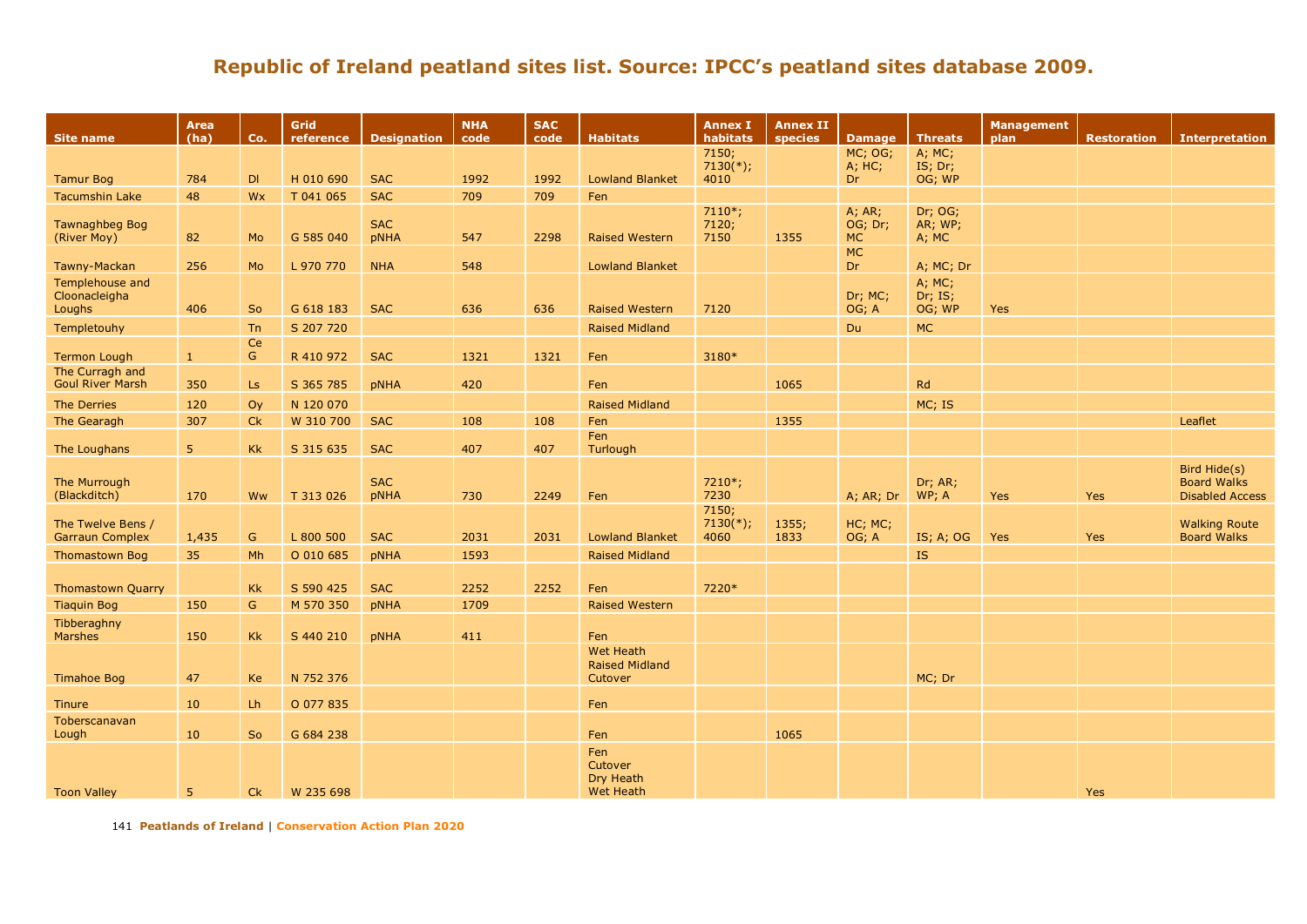| Site name                                                            | Area<br>(ha)   | Co.           | Grid<br>reference | <b>Designation</b>        | <b>NHA</b><br>code | <b>SAC</b><br>code | <b>Habitats</b>                         | <b>Annex I</b><br>habitats         | <b>Annex II</b><br>species | Damage   Threats                      |                                | <b>Management</b><br>plan | <b>Restoration</b> | <b>Interpretation</b>                |
|----------------------------------------------------------------------|----------------|---------------|-------------------|---------------------------|--------------------|--------------------|-----------------------------------------|------------------------------------|----------------------------|---------------------------------------|--------------------------------|---------------------------|--------------------|--------------------------------------|
| <b>Tooreen Bog</b>                                                   | 354            | $\mathsf{G}$  | L 640 575         | <b>NHA</b>                | 2436               |                    | <b>Lowland Blanket</b>                  | $7130(*)$                          |                            |                                       | Dr                             |                           |                    |                                      |
| <b>Tory Hill</b>                                                     | $\overline{7}$ | Lk            | R 539 437         | <b>SAC</b>                | 439                | 439                | Fen                                     | 7210*;<br>7230                     |                            |                                       |                                |                           |                    |                                      |
| <b>Tory Island</b>                                                   | 135            | DI            |                   | <b>SAC</b>                | 193                | 193                | Wet Heath<br>Cutaway                    |                                    |                            |                                       |                                |                           |                    |                                      |
| <b>Trafrask Bog</b>                                                  | 58             | Ck            | V 849 491         | <b>NHA</b>                | 2371               |                    | <b>Lowland Blanket</b>                  |                                    |                            | HC                                    | A; OG                          |                           |                    |                                      |
| Tralee Bay and<br><b>Magherees</b><br>Peninsula, West to<br>Cloghane | 60             | Ky            | Q 600 140         | <b>SAC</b>                | 2070               | 2070               | Fen                                     |                                    |                            |                                       |                                |                           |                    |                                      |
| <b>Tristia Bog</b>                                                   | 570            | Mo            | F 780 240         | <b>NHA</b>                | 1566               |                    | <b>Lowland Blanket</b>                  |                                    |                            | Du; MC;<br>Dr.                        | MC; Dr;<br>OG; A               |                           |                    |                                      |
| <b>Tullaghan Bog</b>                                                 | 50             | <b>Rn</b>     | M 780 960         | <b>NHA</b>                | 1652               |                    | <b>Raised Western</b>                   |                                    |                            | <b>B</b> ; Dr;<br>MC; A               | MC; Dr; B                      |                           |                    |                                      |
| <b>Tullahan Bay and</b><br><b>Bog</b>                                | 560            | Mo            | F 800 180         | <b>NHA</b>                | 1567               |                    | <b>Lowland Blanket</b>                  |                                    |                            | HC; OG;<br>MC; Du;<br>Dr; B;<br>AR; A | MC; AR;<br>A; B; Dr;<br>OG     |                           |                    |                                      |
| <b>Tullaghan Rock Bog</b>                                            | 52             | Rn            | M 650 960         | <b>SAC</b><br>pNHA        | 2013               | 2354               | <b>Raised Western</b><br>Cutover        | $7110*;$<br>7120;<br>7150          |                            | B; Dr;<br>AR; A;<br>HC; MC            | <b>B</b> ; MC; A;<br>AR; Dr    |                           |                    |                                      |
| Tullaher Lough and<br><b>Bog</b>                                     | 487            | Ce            | Q 955 619         | <b>pNHA</b><br><b>SAC</b> | 70                 | 2343               | Fen<br><b>Raised Western</b><br>Cutover | $7110*;$<br>7120;<br>7150;<br>7140 |                            | <b>B</b> ; Dr;<br>AR; Du;<br>HC; MC   | B; Dr;<br>MC; OG;<br><b>AR</b> |                           |                    |                                      |
| <b>Tullanvooly Bog</b>                                               | 12             | Kk            | S 291 685         |                           |                    |                    | Fen                                     |                                    |                            |                                       | Dr                             |                           |                    |                                      |
| <b>Tully Mountain</b>                                                | 473            | ${\mathsf G}$ | L 67 61           | <b>SAC</b>                | 330                | 330                | Fen<br><b>Mountain Blanket</b>          | $7130(*)$ ;<br>4030;<br>4060       |                            | OG; MC;<br>Dr; E; B                   | OG; B;<br>MC; Dr               |                           |                    |                                      |
| Tullycross                                                           | 74             | Wh            | N 075 425         | <b>ASI</b>                |                    |                    | <b>Raised Midland</b><br>Fen            |                                    |                            | <b>MC</b><br>HC                       | $\mathsf{A}$<br><b>MC</b>      |                           |                    |                                      |
| <b>Tullytresna Bog</b>                                               | 270            | DI            | C 060 030         | <b>SAC</b>                | 1870               | 1870               | <b>Mountain Blanket</b>                 |                                    |                            | Dr; MC;<br>$\mathsf{A}$               | A; WF                          |                           |                    |                                      |
| Turnduff                                                             | 100            | Oy            |                   |                           |                    |                    | Fen<br>Cutaway                          |                                    |                            | <b>MC</b>                             |                                |                           | Yes                |                                      |
| Turraun                                                              |                | Oy            | N 180 243         |                           |                    |                    | Cutaway<br>Other                        |                                    |                            |                                       |                                | <b>Yes</b>                | Yes                | Bird Hide(s)<br><b>Walking Route</b> |
| Ummerantarry Bog                                                     | 640            | Mo            | G 030 310         | <b>NHA</b>                | 1570               |                    | <b>Lowland Blanket</b>                  |                                    |                            | HC; OG;<br>MC; Dr;<br>B.              | OG; A;<br>MC; B; Dr            |                           |                    |                                      |
| <b>Umrycam Bog</b>                                                   | 62             | DI            | C 372, 355        | <b>NHA</b>                | 2406               |                    | <b>Lowland Blanket</b><br>Dry Heath     |                                    |                            | $\, {\bf B}$                          |                                |                           |                    |                                      |
| <b>Unshin River</b>                                                  | 6              | So            | G 768 156         | <b>SAC</b>                | 1898               | 1898               | Fen                                     |                                    |                            |                                       | <b>WP</b>                      |                           |                    |                                      |